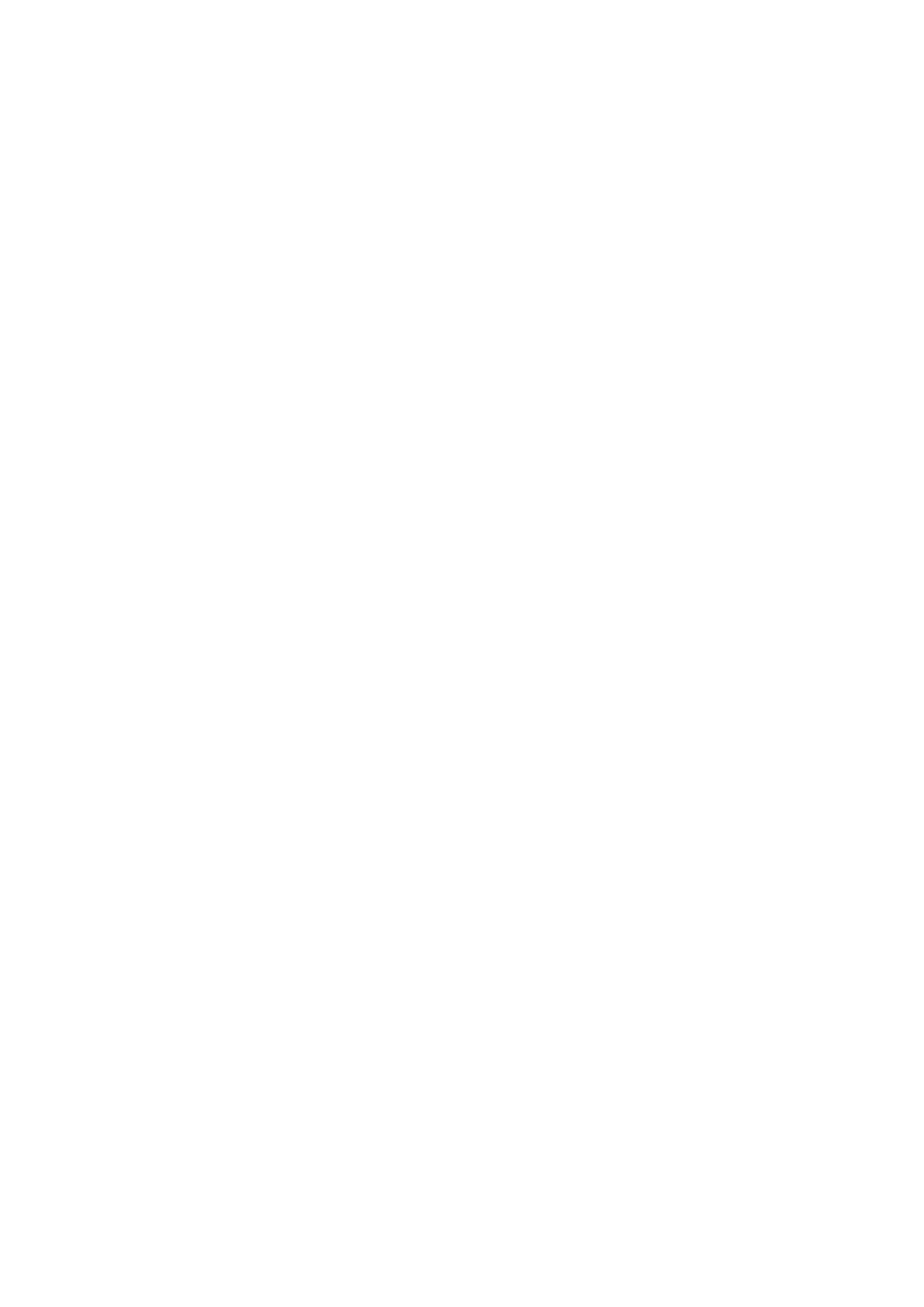# **LOCAL GOVERNMENT ACT 1995**

# CITY OF BAYSWATER

# **STANDING ORDERS LOCAL LAW 2021**

# **CONTENTS**

# **PART 1—PRELIMINARY**

- 1.1 Citation
- 1.2 Commencement
- 1.3 Application and intent
- 1.4 Interpretation
- 1.5 Repeal

# **PART 2—ESTABLISHMENT AND MEMBERSHIP OF COMMITTEES**

2.1 Establishment of Committees

2.2 Types of Committees

2.3 Delegation of some powers and duties to certain Committees

- 2.4 Limits on delegation of powers and duties to certain Committees
- 2.5 Appointment of Committee Members
- 2.6 Tenure of Committee Membership
- 2.7 Resignation of Committee Members
- 2.8 Register of delegations to Committees
- 2.9 Committees to report

## **PART 3—CALLING AND CONVENING MEETINGS**

- 3.1 Ordinary and special Council meetings
- 3.2 Calling Council meetings
- 3.3 Convening Council meetings
- 3.4 Calling Committee meetings
- 3.5 Public notice of meetings

# **PART 4—PRESIDING MEMBER AND QUORUM Division 1—Who presides**

- 4.1 Who presides
- 4.2 When the Deputy Mayor can act
- 4.3 Who acts if no Mayor
- 4.4 Election of Presiding Members of Committees
- 4.5 Election of Deputy Presiding Members of Committees
- 4.6 Functions of Deputy Presiding Members
- 4.7 Who acts if no Presiding Member

### **Division 2—Quorum**

4.8 Quorum for meetings

- 4.9 Reduction of quorum for Council meetings
- 4.10 Reduction of quorum for Committee meetings
- 4.11 Procedure where no quorum to begin a meeting
- 4.12 Procedure where quorum not present during a meeting
- 4.13 Names to be recorded

## **PART 5—BUSINESS OF A MEETING**

5.1 Business to be specified

5.2 Order of business

5.3 Motions of which previous notice has been given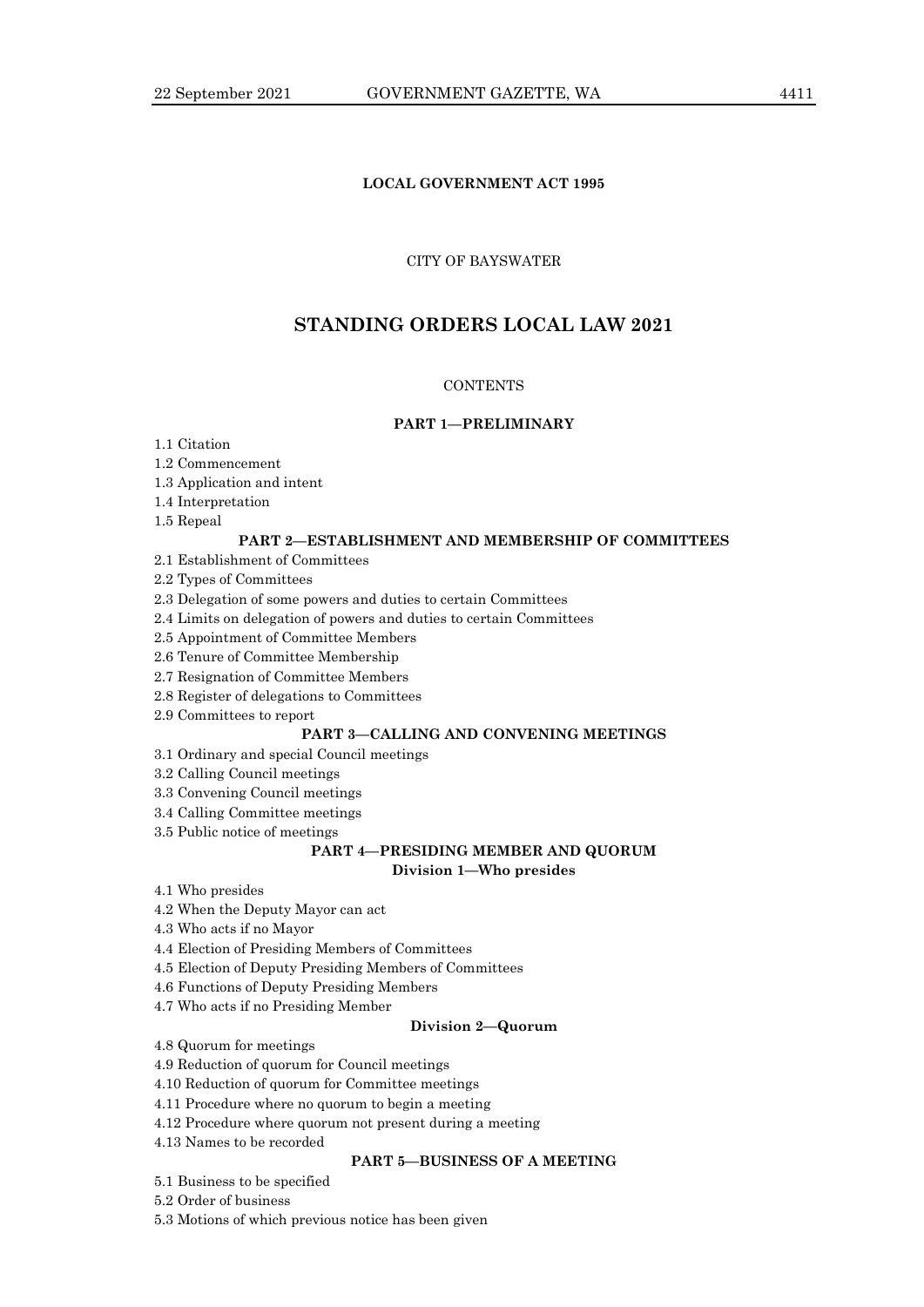- 5.4 New business of an urgent nature
- 5.5 Adoption by exception resolution

# **PART 6—PUBLIC PARTICIPATION**

- 6.1 Meetings generally open to the public
- 6.2 Meetings not open to the public
- 6.3 Question time for the public
- 6.4 Question time for the public at certain meetings
- 6.5 Minimum question time for the public
- 6.6 Procedures for question time for the public
- 6.7 Other procedures for question time for the public
- 6.8 Distinguished visitors
- 6.9 Deputations
- 6.10 Petitions
- 6.11 Presentations
- 6.12 Participation at Committee meetings
- 6.13 Council or Committee may meet to hear public submissions
- 6.14 Public Inspection of agenda materials
- 6.15 Confidentiality of information withheld
- 6.16 Recording of proceedings
- 6.17 Prevention of disturbance

## **PART 7—QUESTIONS BY MEMBERS**

7.1 Questions by Members

## **PART 8—CONDUCT OF MEMBERS**

- 8.1 Members to be in their proper places
- 8.2 Titles to be used
- 8.3 Advice of entry or departure
- 8.4 Members to indicate their intention to speak
- 8.5 Priority of speaking
- 8.6 Presiding Member may take part in debates
- 8.7 Relevance
- 8.8 Speaking twice
- 8.9 Duration of speeches
- 8.10 No speaking after conclusion of debate
- 8.11 No interruption
- 8.12 Personal explanations
- 8.13 No reopening of discussion
- 8.14 Adverse reflection
- 8.15 Withdrawal of offensive language

### **PART 9—PRESERVING ORDER**

- 9.1 Presiding Member to preserve order
- 9.2 Point of order
- 9.3 Procedures on a point of order
- 9.4 Calling attention to breach
- 9.5 Ruling by the Presiding Member
- 9.6 Continued breach of order
- 9.7 Right of Presiding Member to adjourn

# **PART 10—DEBATE OF SUBSTANTIVE MOTIONS**

- 10.1 Motions to be stated and in writing
- 10.2 Motions to be supported
- 10.3 Unopposed business
- 10.4 Only one substantive motion at a time
- 10.5 Order of call in debate
- 10.6 Limit of debate
- 10.7 Member may require question to be read
- 10.8 Consent of seconder required for alteration
- 10.9 Order of amendments
- 10.10 Form of an amendment
- 10.11 Amendment must not negate original motion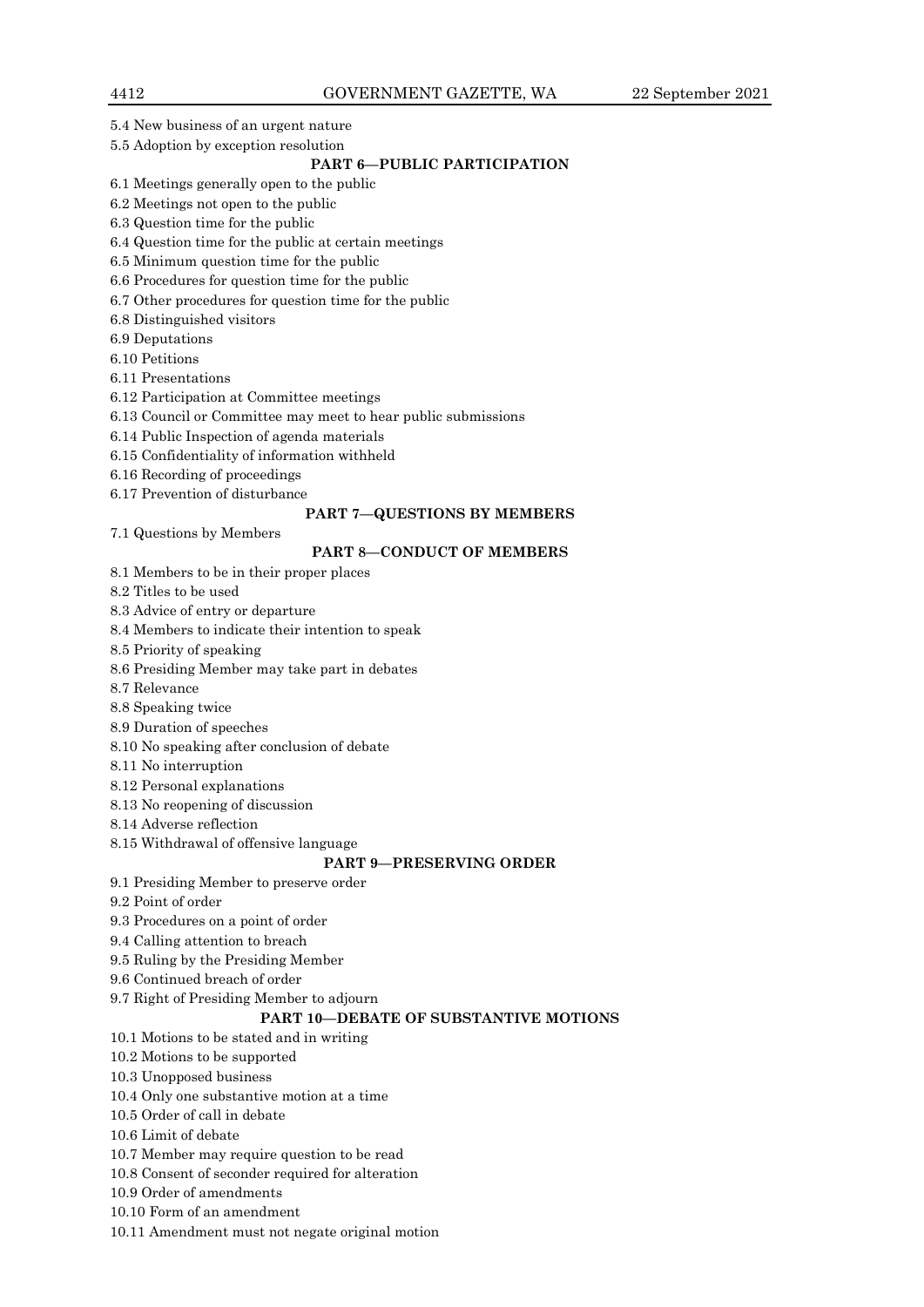10.12 Relevance of amendments

10.13 Mover of motion may speak on amendment

10.14 Effect of an amendment

10.15 Withdrawal of motion or amendment

10.16 Right of reply

# **PART 11—PROCEDURAL MOTIONS**

11.1 Permissible procedural motions

11.2 No debate

11.3 Who may move

11.4 Procedural motions—right of reply on substantive motion

11.5 Meeting to proceed to the next business

11.6 Item to be referred or adjourned

11.7 Meeting now adjourn

11.8 Question to be put

11.9 Member to be no longer heard

11.10 Ruling of the Presiding Member to be disagreed with

#### **PART 12—DISCLOSURE OF INTERESTS**

12.1 Disclosure of interests

#### **PART 13—VOTING**

13.1 Question—when put

13.2 Voting

13.3 Majorities required for decisions

13.4 Method of taking vote

# **PART 14—MINUTES OF MEETINGS**

14.1 Keeping of minutes

14.2 Content of minutes

14.3 Public inspection of unconfirmed minutes

14.4 Confirmation of minutes

# **PART 15—ADJOURNMENT OF MEETING**

15.1 Meeting may be adjourned

15.2 Effect of adjournment

#### **PART 16—REVOKING, CHANGING OR IMPLEMENTING DECISIONS**

16.1 Requirements to revoke or change decisions

16.2 Limitations on powers to revoke or change decisions

16.3 Implementing a decision

## **PART 17—SUSPENSION OF LOCAL LAWS**

17.1 Suspension of Local Laws

17.2 Where Local Laws do not apply

17.3 Cases not provided for in Local Laws

# **PART 18—MEETINGS OF ELECTORS**

18.1 Electors' general meetings

18.2 Matters for discussion at electors' general meetings

18.3 Electors' special meetings

18.4 Requests for electors' special meetings

18.5 Convening electors' meetings

18.6 Who presides at electors' meetings

18.7 Procedure for electors' meetings

18.8 Participation of non-electors

18.9 Voting at electors' meetings

18.10 Minutes of electors' meetings

18.11 Decisions made at electors' meetings

# **PART 19—ENFORCEMENT**

19.1 Penalty for breach

19.2 Who can prosecute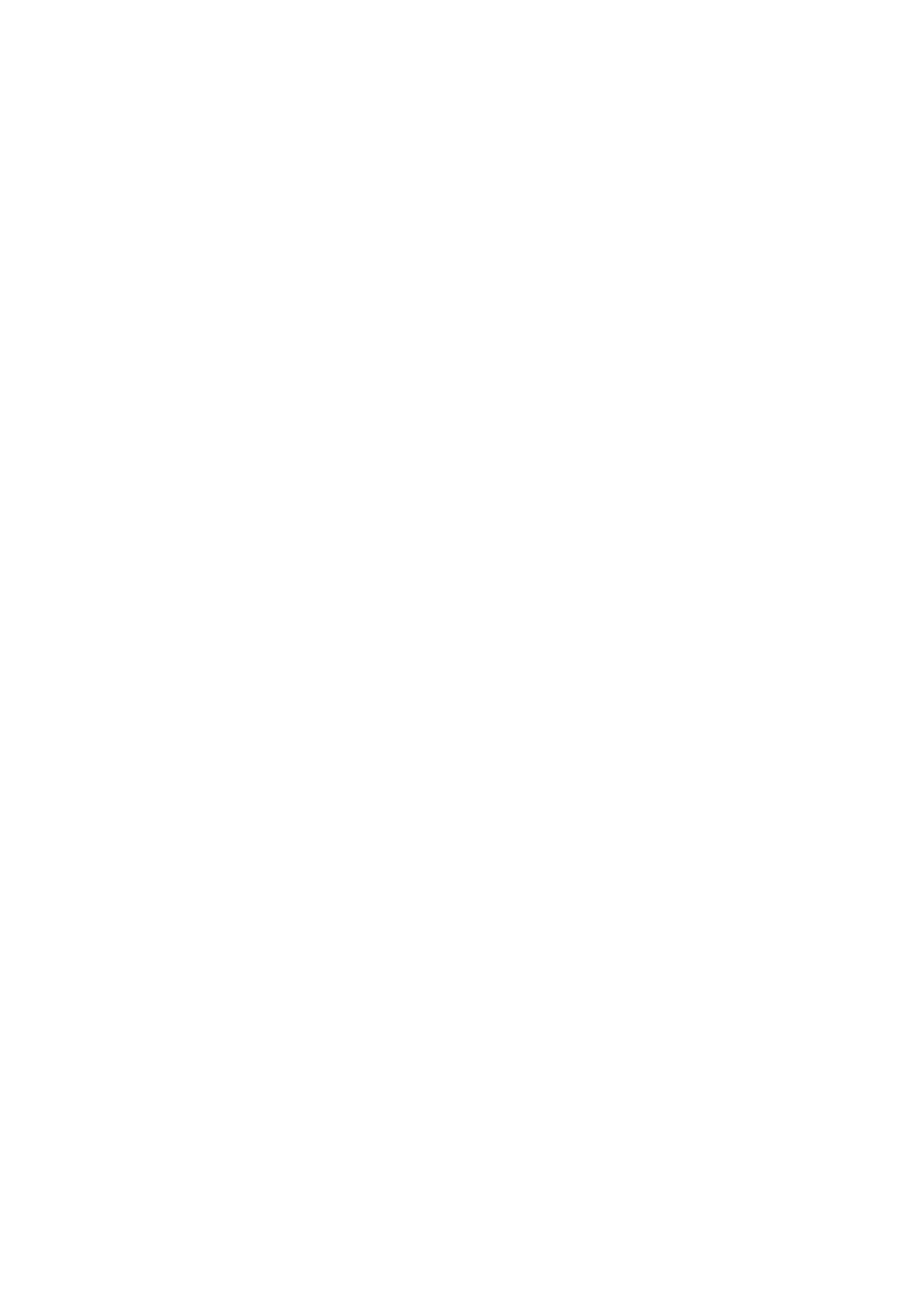# **LOCAL GOVERNMENT ACT 1995**

## CITY OF BAYSWATER

# **STANDING ORDERS LOCAL LAW 2021**

Under the powers conferred by the *Local Government Act 1995* and under all other relevant powers, the City of Bayswater resolved on 24 August 2021 on to make the following local law. **PART 1—PRELIMINARY**

## **1.1 Citation**

This local law may be cited as the *City of Bayswater Standing Orders Local Law 2021.*

#### **1.2 Commencement**

This Local Law comes into operation 14 days after the date of its publication in the *Government Gazette*.

#### **1.3 Application and intent**

(1) This local law provides rules and guidelines which apply to the conduct of meetings of the Council and its Committees and to meetings of electors.

(2) All meetings are to be conducted in accordance with the Act, the Regulations and this local law.

(3) This local law is intended to result in—

- (a) better decision-making by the Council and Committees;
- (b) the orderly conduct of meetings dealing with Council business;
- (c) better understanding of the process of conducting meetings; and
- (d) the more efficient and effective use of time at meetings.

#### **1.4 Interpretation**

(1) In this local law—

*absolute majority* has the meaning given to it in the Act;

*Act* means the *Local Government Act 1995*;

*CEO* means the Chief Executive Officer of the Local Government;

*Committee* means a Committee of the Council established under section 5.8 of the Act;

*Committee meeting* means a meeting of a Committee;

- *Committee meeting open to the public* means a meeting of a Committee to which section 5.23 of the Act applies.
- *Council* means the Council of the City of Bayswater;
- **Deputation** means a statement or response that clearly relates to an item on the agenda, which can be received in both a written or verbal form;
- *Local Government* means the City of Bayswater;
- *Mayor* means the Mayor of the Local Government or other Presiding Member at a Council meeting under section 5.6 of the Act;

*meeting* means a meeting of the Council or a Committee, as the context requires;

*Member* has the meaning given to it in the Act;

*Officer* means a person employed by the Local Government under section 5.36 of the Act;

# *Presiding Member* means—

- (a) in respect of the Council, the person presiding under section 5.6 of the Act; and
- (b) in respect of a Committee, the person presiding under sections 5.12, 5.13, and 5.14 of the Act;

# *Regulations* means the *Local Government (Administration) Regulations 1996;*

*simple majority* means more than 50% of the Members present and voting; and

*substantive motion* means an original motion or an original motion as amended, but does not include an amendment or a procedural motion.

(2) Unless otherwise defined in this local law, the terms and expressions used in this local law are to have the meaning given to them in the Act and Regulations.

#### **1.5 Repeal**

This local law repeals the *City of Bayswater Standing Orders Local Law 2018* as published in the *Government Gazette* on 13 September 2018.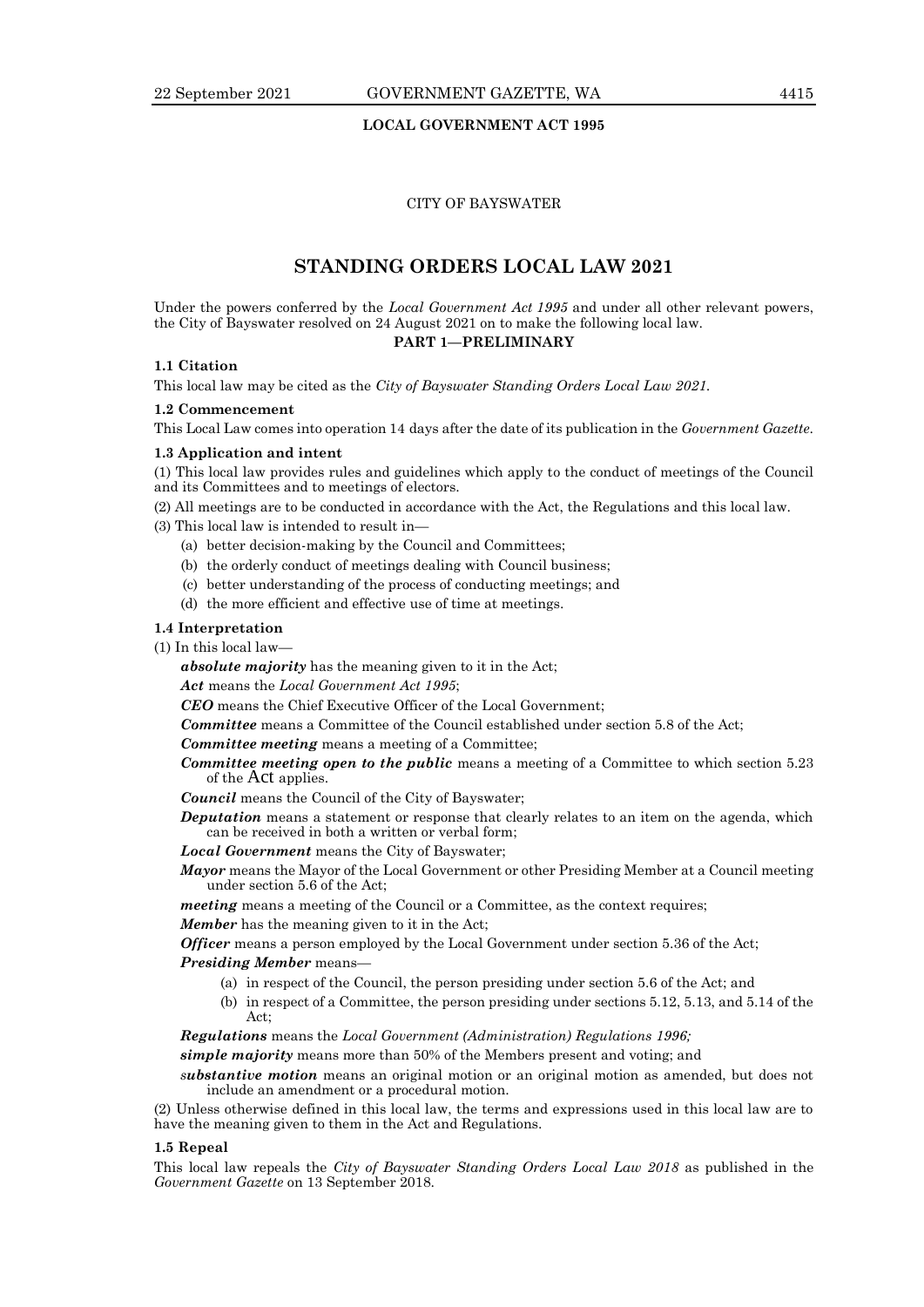# **PART 2—ESTABLISHMENT AND MEMBERSHIP OF COMMITTEES**

## **2.1 Establishment of Committees**

- (1) The establishment of Committees is dealt with in the Act.
- (2) A Council resolution to establish a Committee under section 5.8 of the Act is to include—
	- (a) the terms of reference of the Committee;
	- (b) the number of council Members, Officers and other persons to be appointed to the Committee;
	- (c) the names or titles of the council Members and Officers to be appointed to the Committee;
	- (d) the names of other persons to be appointed to the Committee or an explanation of the procedure to be followed to determine the appointments; and
	- (e) details of the delegation of any powers or duties to the Committee under section 5.16 of the Act.

(3) This local law is to apply to the conduct of Committee meetings.

## **2.2 Types of Committees**

The types of Committees are dealt with in the Act.

## **2.3 Delegation of some powers and duties to certain Committees**

The delegation of some powers and duties to certain Committees is dealt with in the Act.

## **2.4 Limits on delegation of powers and duties to certain Committees**

The limits on the delegation of powers and duties to certain Committees are dealt with in the Act.

## **2.5 Appointment of Committee Members**

The appointment of Committee Members is dealt with in the Act.

## **2.6 Tenure of Committee Membership**

Tenure of Committee Membership is dealt with in the Act.

## **2.7 Resignation of Committee Members**

The resignation of Committee Members is dealt with in the Regulations.

## **2.8 Register of delegations to Committees**

The register of delegations to Committees is dealt with in the Act.

# **2.9 Committees to report**

A Committee—

- (a) is answerable to the Council; and
- (b) is to report on its activities when, and to the extent, required by the Council.

# **PART 3—CALLING AND CONVENING MEETINGS**

#### **3.1 Ordinary and special Council meetings**

(1) Ordinary and Special Council meetings are dealt with in the Act.

(2) An ordinary meeting of the Council, held on a monthly basis or otherwise as determined by the Council, is for the purpose of considering and dealing with the ordinary business of the Council.

(3) A special meeting of the Council is held for the purpose of considering and dealing with Council business that is urgent, complex in nature, for a particular purpose or confidential.

# **3.2 Calling Council meetings**

The calling of Council meetings is dealt with in the Act.

## **3.3 Convening Council meetings**

(1) The convening of a Council meeting is dealt with in the Act.

(2) Subject to subclause (3), the CEO is to give at least 72 hours' notice, for the purposes of section 5.5 of the Act, in convening a special meeting of the Council.

(3) Where, in the opinion of the Mayor, the CEO or at least one-third of the Members, there is a need to meet urgently, the CEO may give a lesser period of notice of a special Council meeting.

## **3.4 Calling Committee meetings**

The CEO is to call a meeting of any Committee when requested by the Mayor, the Presiding Member of a Committee or any two Members of that Committee.

## **3.5 Public notice of meetings**

Public notice of meetings is dealt with in the Regulations.

# **PART 4—PRESIDING MEMBER AND QUORUM**

**Division 1: Who Presides**

# **4.1 Who presides**

Who presides at a Council meeting is dealt with in the Act.

#### **4.2 When the Deputy Mayor can act**

When the Deputy Mayor can act is dealt with in the Act.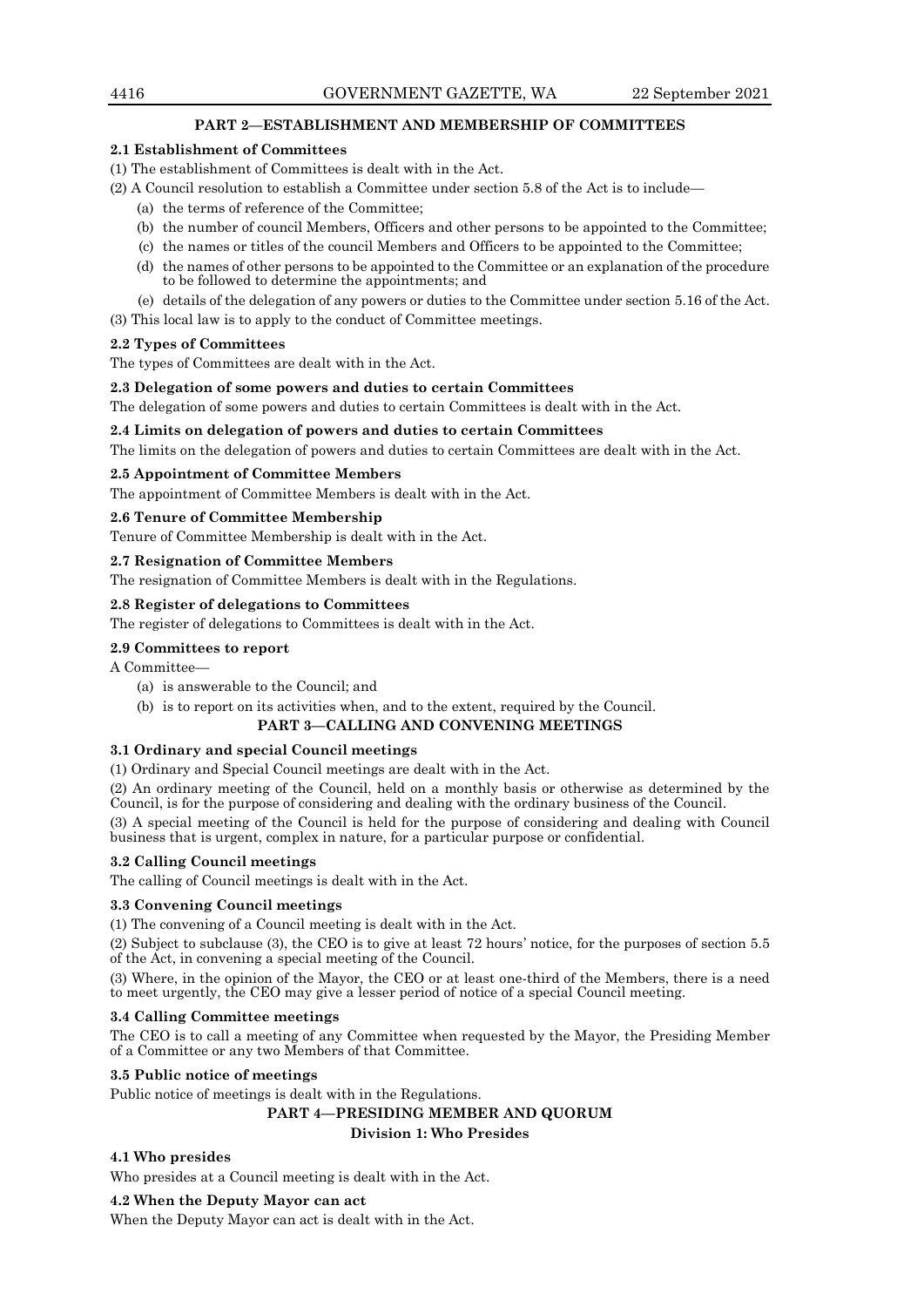### **4.3 Who acts if no Mayor**

Who acts if there is no Mayor is dealt with in the Act.

#### **4.4 Election of Presiding Members of Committees**

The election of Presiding Members of Committees and their deputies is dealt with in the Act.

#### **4.5 Election of Deputy Presiding Members of Committees**

The election of Deputy Presiding Members of Committees is dealt with in the Act.

#### **4.6 Functions of Deputy Presiding Members**

The functions of Deputy Presiding Members are dealt with in the Act.

#### **4.7 Who acts if no Presiding Member**

Who acts if no Presiding Member is dealt with in the Act.

#### **Division 2—Quorum**

## **4.8 Quorum for meetings**

The quorum for meetings is dealt with in the Act.

#### **4.9 Reduction of quorum for Council meetings**

The power of the Minister to reduce the number for a quorum and certain majorities is dealt with in the Act.

## **4.10 Reduction of quorum for Committee meetings**

The reduction of a quorum for Committee meetings is dealt with in the Act.

## **4.11 Procedure where no quorum to begin a meeting**

The procedure where there is no quorum to begin a meeting is dealt with in the Regulations.

## **4.12 Procedure where quorum not present during a meeting**

If at any time during a meeting a quorum is not present, the Presiding Member is—

(a) immediately to suspend the proceedings of the meeting for a period of up to 30 minutes; and

(b) if a quorum is not present at the expiry of that period, the Presiding Member is to adjourn the meeting to some future time or date.

#### **4.13 Names to be recorded**

At any meeting—

- (a) at which there is not a quorum present; or
- (b) which is adjourned for want of a quorum,

the names of the Members then present are to be recorded in the minutes.

## **PART 5—BUSINESS OF A MEETING**

## **5.1 Business to be specified**

(1) No business is to be transacted at any ordinary meeting of the Council other than that specified in the agenda, without the approval of the Council.

(2) No business is to be transacted at a Committee meeting open to the public other than that specified in the agenda of the Committee.

(3) No business is to be transacted at a special meeting of the Council other than that given in the notice as the purpose of the meeting.

(4) Subject to subclause (5), no business is to be transacted at an adjourned meeting of the Council or a Committee meeting open to the public other than that—

- (a) specified in the notice of the meeting which had been adjourned; and
- (b) which remains unresolved.

(5) Where a meeting is adjourned to the next ordinary meeting of the Council, unless the Council resolves otherwise, the business unresolved at the adjourned meeting is to be dealt with before considering Reports (Item 10) at that ordinary meeting.

#### **5.2 Order of business**

(1) Unless otherwise decided by the Council then the order of business at any ordinary meeting of the Council is to be as follows—

- 1. Official Opening
- 2. Acknowledgment of Country
- 3. Announcements from the Presiding Member
- 4. Attendance—
	- 4.1 Apologies
	- 4.2 Approved leave of absence
	- 4.3 Applications for leave of absence
- 5. Declaration of interest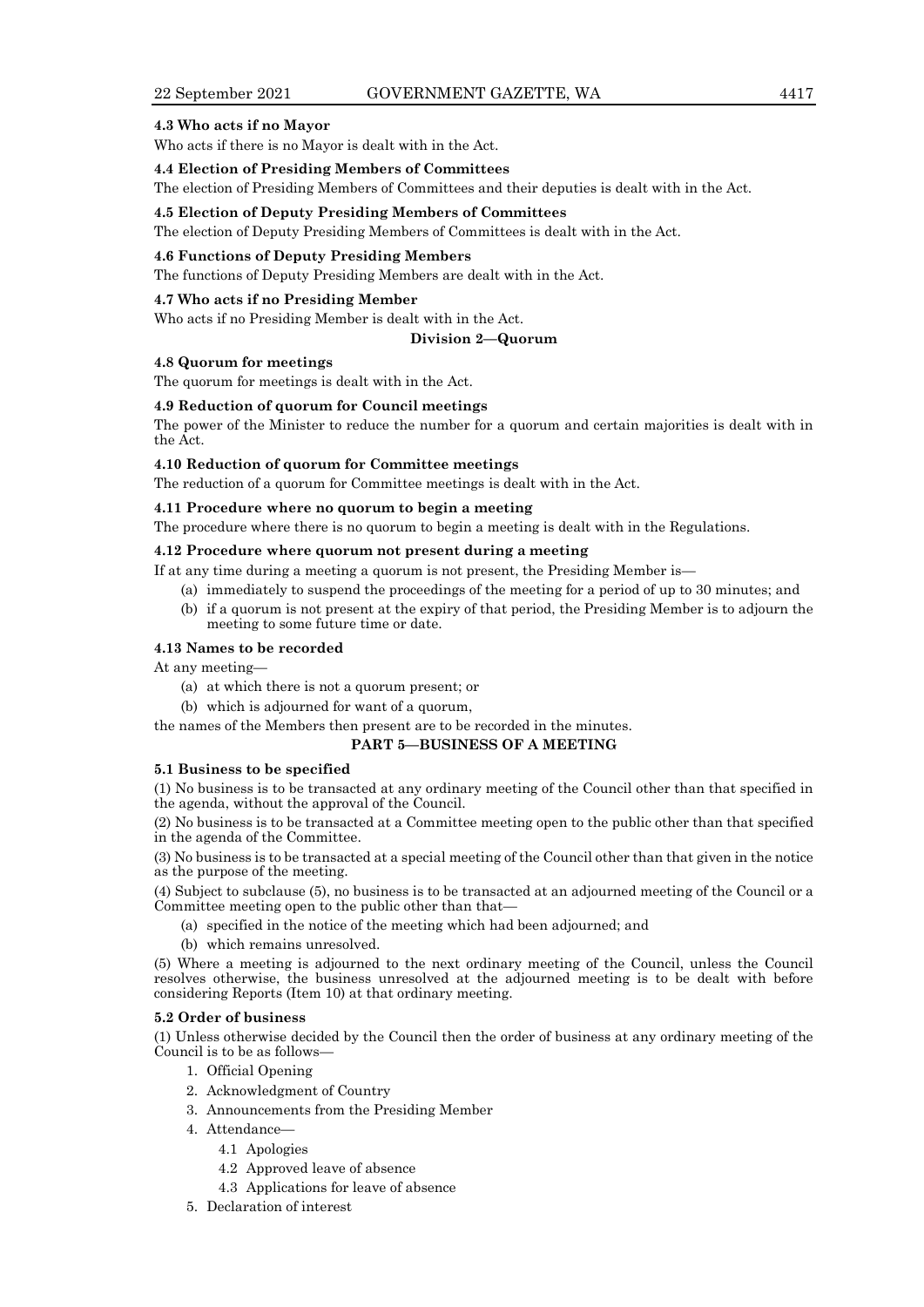- 6. Public Question Time—
	- 6.1 Response to previous public questions taken on notice
	- 6.2 Public question time
- 7. Confirmation of minutes
- 8. Presentations—
	- 8.1 Petitions
	- 8.2 Presentations
	- 8.3 Deputations
	- 8.4 Delegates' reports
- 9. Method of dealing with agenda business
- 10. Reports
- 11. Motions of which previous notice has been given
- 12. Questions from Members without notice
- 13. New business of an urgent nature introduced by decision of the meeting
- 14. Meeting closed to public—
	- 14.1 Matters for which the meeting may be closed
	- 14.2 Public reading of resolutions that may be made public

15. Closure

(2) Unless otherwise decided by the Council, the order of business at any special meeting of the Council is to be the order in which that business stands in the agenda of the meeting.

(3) In determining the order of business for any meeting of the Council, the provisions of the Act and Regulations relating to the time at which public question time is to be held are to be observed.

#### **5.3 Motions of which previous notice has been given**

(1) Unless the Act, Regulations or this local law otherwise provide, a Member may raise at a meeting such business as he or she considers appropriate, in the form of a motion, of which notice has been given in writing to the CEO and which has been included on the agenda.

(2) A notice of motion under subclause (1) is to be given at least 10 clear working days before the meeting at which the motion is moved.

 $(3)$  The CEO-

- (a) may, with the concurrence of the Mayor, exclude from the notice paper any notice of motion deemed to be, or likely to involve, a breach of any of this local law or any other written law;
- (b) will inform Members on each occasion that a notice has been excluded and the reasons for that exclusion;
- (c) may, after consultation with the Member where this is practicable, make such amendments to the form but not the substance as will bring the notice of motion into due form; and
- (d) may provide to the Council relevant and material facts and circumstances pertaining to the notice of motion on such matters as policy, budget and law.

(4) A motion of which notice has been given is to lapse unless—

- (a) the Member who gave notice of it, or some other Member authorised by the originating Member in writing, moves the motion when called on; or
- (b) the Council on a motion agrees to defer consideration of the motion to a later stage or date.

(5) If a notice of motion is given and lapses under subclause (4), notice of a motion in the same terms or to the same effect is not to be given again for at least 3 months from the date of such lapse.

(6) An amendment, other than a minor amendment, to a motion of which notice has been given is not to be considered at a meeting unless written notice of the amendment is received by the CEO no later than 12:00pm on the last working day proceeding the day of the meeting.

(7) For the purpose of subclause (6) the Presiding Member—

- (a) is to determine whether an amendment is a minor amendment; and
- (b) is to make that determination on the basis that a minor amendment is one which, in his or her opinion, does not alter the basic intent of the primary motion.

## **5.4 New business of an urgent nature**

(1) In cases of extreme urgency or other special circumstances, matters may, on a motion that is raised by a Member and carried by the meeting, be raised without notice and decided by the meeting.

(2) In subclause (1), 'cases of extreme urgency or other special circumstances' means matters that have arisen after the preparation of the agenda that are considered by the Presiding Member or the CEO, or Member moving a motion referred to in clause 5.4(1) to be of such importance and urgency that such matters are unable to be dealt with administratively by the Local Government and must be considered and dealt with by the Council before the next meeting.

(3) Before debate begins on a matter under this clause the Presiding Member may ask the CEO or the CEO's nominee to give a verbal report to the meeting.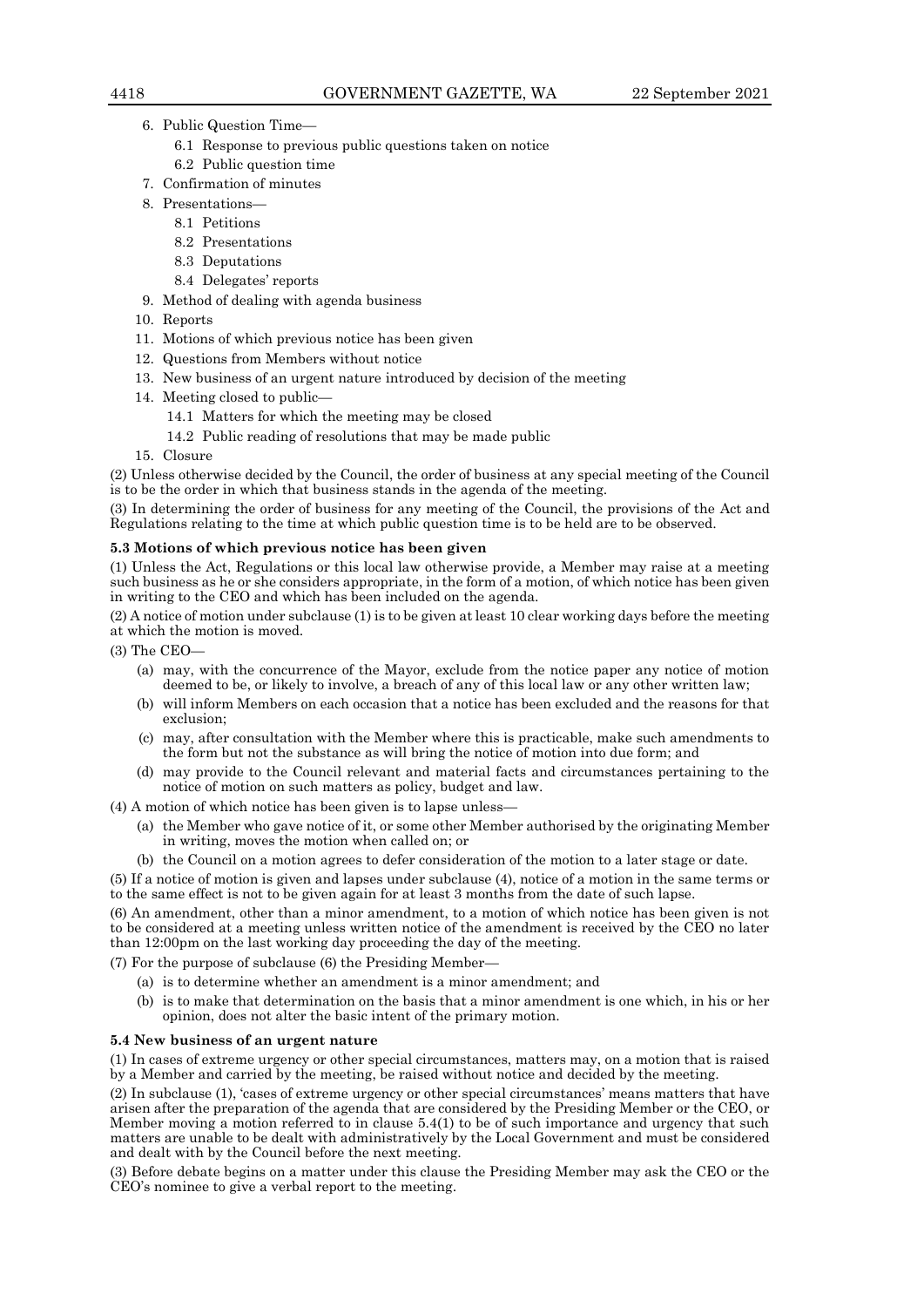(4) The minutes of the meeting are to include—

- (a) a summary of any verbal report and any recommendations of the CEO or the CEO's nominee; and
- (b) the reasons for any decision made at the meeting that is significantly different from any recommendations of the CEO or the CEO's nominee.

#### **5.5 Adoption by exception resolution**

- (1) In this clause 'adoption by exception resolution' means a resolution of the Council or a Committee that has the effect of adopting, for a number of specifically identified reports, the Officer's recommendation as the Council or Committee resolution.
- (2) Subject to subclause (3), the Local Government may pass an adoption by exception resolution.
- (3) An adoption by exception resolution may not be used for a matter—
	- (a) in which an interest has been disclosed;
	- (b) that has been the subject of a petition or deputation;
	- (c) that is a matter on which a Member wishes to make a statement; or
	- (d) that is a matter on which a Member wishes to move a motion that is different to the recommendation.

## **PART 6—PUBLIC PARTICIPATION**

### **6.1 Meetings generally open to the public**

Meetings being generally open to the public is dealt with in the Act.

#### **6.2 Meetings not open to the public**

(1) The CEO may, at any time, recommend that a meeting or part of a meeting be closed to members of the public.

(2) The Council or a Committee meeting that is open to the public, may in one or more of the circumstances dealt with in the Act, at any time, by resolution, decide to close the meeting or part of the meeting.

(3) If a resolution under subclause (2) is carried—

- (a) the Presiding Member is to direct everyone to leave the meeting except—
	- (i) the Members;
	- (ii) the CEO; and
	- (iii) any Officer specified by the Presiding Member;
	- (iv) any other person specified in a resolution; and
- (b) the meeting is to be closed to the public until, at the conclusion of the matter justifying the closure of the meeting to the public, the Council or the Committee, by resolution, decides otherwise.

(4) A person who fails to comply with a direction under subclause (3)(a) may, by order of the Presiding Member, be removed from the meeting.

(5) A resolution under this clause may be made without notice.

(6) Unless the Council or the Committee resolves otherwise, once the meeting is reopened to members of the public, the Presiding Member is to ensure that any resolution of the Council or the Committee made while the meeting was closed is to be read out, including a vote of a Member, to be included in the minutes.

## **6.3 Question time for the public**

Question time for the public is dealt with in the Act.

#### **6.4 Question time for the public at certain meetings**

Question time for the public at certain meetings is dealt with in the Regulations.

#### **6.5 Minimum question time for the public**

Minimum question time for the public is dealt with in the Regulations.

### **6.6 Procedures for question time for the public**

Procedures for question time for the public are dealt with in the Regulations.

## **6.7 Other procedures for question time for the public**

(1) A member of the public who raises a question during question time, is to state his or her name and address.

(2) A member of the public who raises a question is to ensure that the question is not accompanied by any expression of opinion, statement of fact or other comment, except so far as may be necessary to explain the question.

(3) A question may be taken on notice for later response.

- (4) When a question is taken on notice the CEO is to ensure that—
	- (a) a response is given to the member of the public in writing; and
	- (b) a summary of the response is included in the agenda of the next meeting.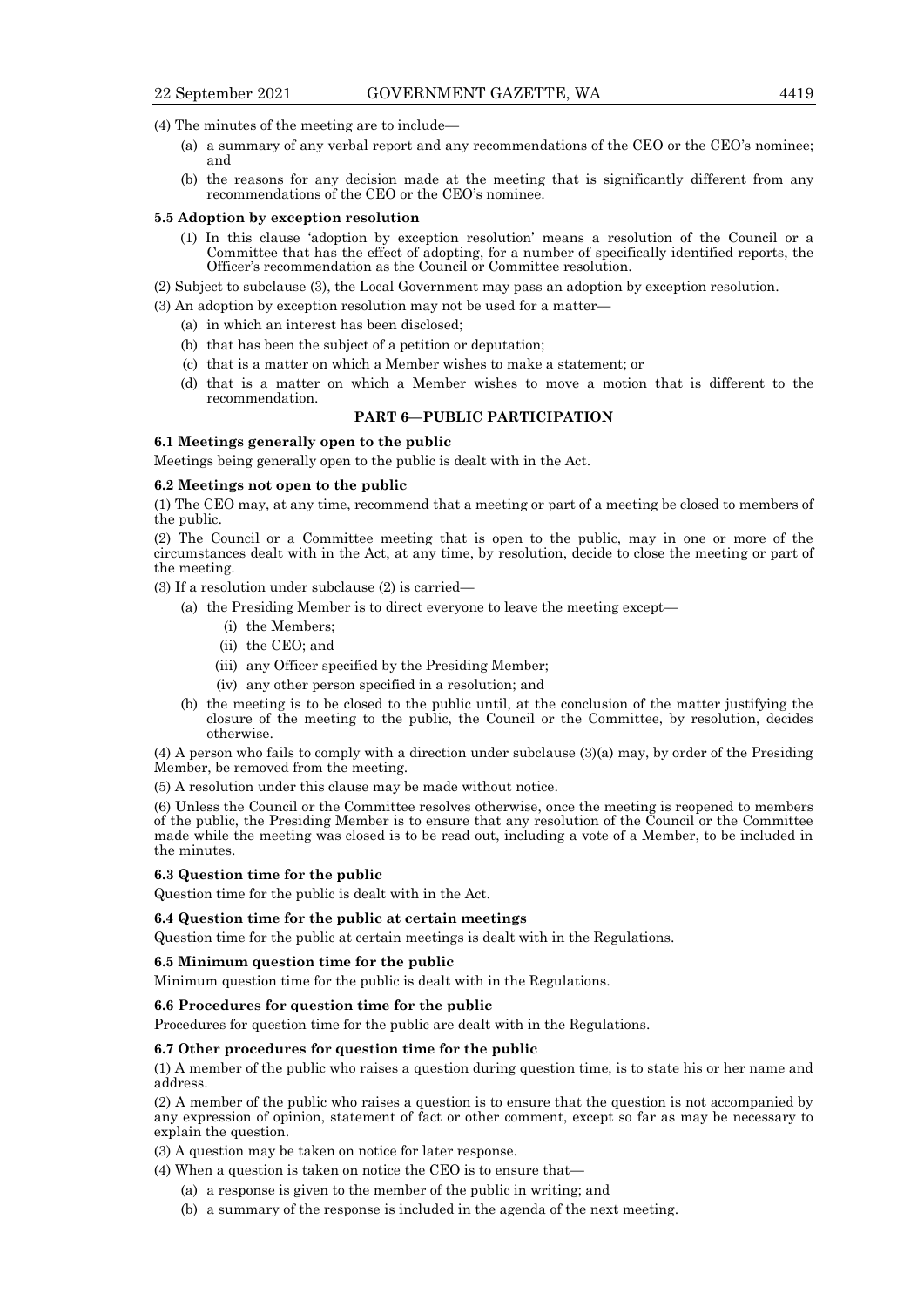(5) Where a question relating to a matter in which a relevant person has an interest is directed to the relevant person, the relevant person is to—

- (a) declare that he or she has an interest in the matter; and
- (b) allow another person to respond to the question.

(6) Each member of the public with a question is entitled to ask up to 3 questions before other members of the public will be invited to ask their questions.

(7) Where a member of the public provides written questions then the Presiding Member may elect for the questions to be responded to as normal business correspondence.

(8) The Presiding Member may decide that a public question shall not be responded to where—

- (a) the same or similar question was asked at a previous meeting, a response was provided and the member of the public is directed to the minutes of the meeting at which the response was provided;
- (b) the member of the public uses public question time to make a statement, provided that the Presiding Member has taken all reasonable steps to assist the member of the public to phrase the statement as a question; or
- (c) the member of the public asks a question that is offensive or defamatory in nature, provided that the Presiding Member has taken all reasonable steps to assist the member of the public to phrase the question in a manner that is not offensive or defamatory.

(9) The Council or a Committee meeting open to the public, by resolution, may agree to extend public question time.

(10) Where an answer to a question is given at a meeting, a summary of the question and the answer is to be included in the minutes.

#### **6.8 Distinguished visitors**

If a distinguished visitor is present at a meeting of the Council or a Committee open to the public, the Presiding Member may acknowledge the presence of the distinguished visitor at an appropriate time during the meeting, and the presence of that visitor shall be recorded in the minutes.

## **6.9 Deputations**

(1) Allowance has been established for deputations to be heard at Agenda Briefing Forums the week prior to the Ordinary Council Meeting by any person or group wishing to be received. A deputation may be heard at the Council meeting, Agenda Briefing Forum or a Committee meeting open to the public at the discretion of Council, and the deputee is to either—

- (a) apply, before the meeting, to the CEO for approval and can be considered in both a verbal and written format;
- (b) with the approval of the Presiding Member, at the meeting; and—
- (c) are to be received by 1.30pm on the day of the forum receiving the deputation.

(2) Upon receipt of a request for a deputation the CEO must refer the request to the relevant Council meeting, Agenda Briefing Forum or a Committee meeting.

(3) Unless the Presiding Member allows, a deputee invited to attend the meeting is not to address the meeting for a period exceeding 5 minutes.

(4) Unless given leave by the Presiding Member, only two members of the deputation may address the meeting, although others may respond to specific questions from Members.

(5) For the purposes of this clause, unless Council, Agenda Briefing Forum or the Committee determines otherwise, a deputation is taken to comprise all those people either in favour of, or opposed to, the matter which is the subject of the deputation.

(6) Unless Council, Agenda Briefing Forum or the Committee resolves otherwise, any matter which is the subject of a deputation to the Council, Agenda Briefing Forum or a Committee open to the public is not to be decided by Council, Agenda Briefing Forum or the Committee until the deputation has completed its presentation.

(7) The Presiding Member may require deputations to leave the meeting while other deputations are being heard in relation to that matter.

(8) A member of the public who makes a deputation is to state his or her name and address, however only the name will be published in the minutes.

# **6.10 Petitions**

(1) A petition is to—

- (a) be addressed to the Mayor or to Council or the Local Government;
- (b) be made by electors of the district;
- (c) state the request on each page of the petition;
- (d) contain the name, address and signature of each elector making the request, and the date each elector signed;
- (e) contain a summary of the reasons for the request; and
- (f) state the name of the person to whom, and an address at which, notice to the petitioners can be given.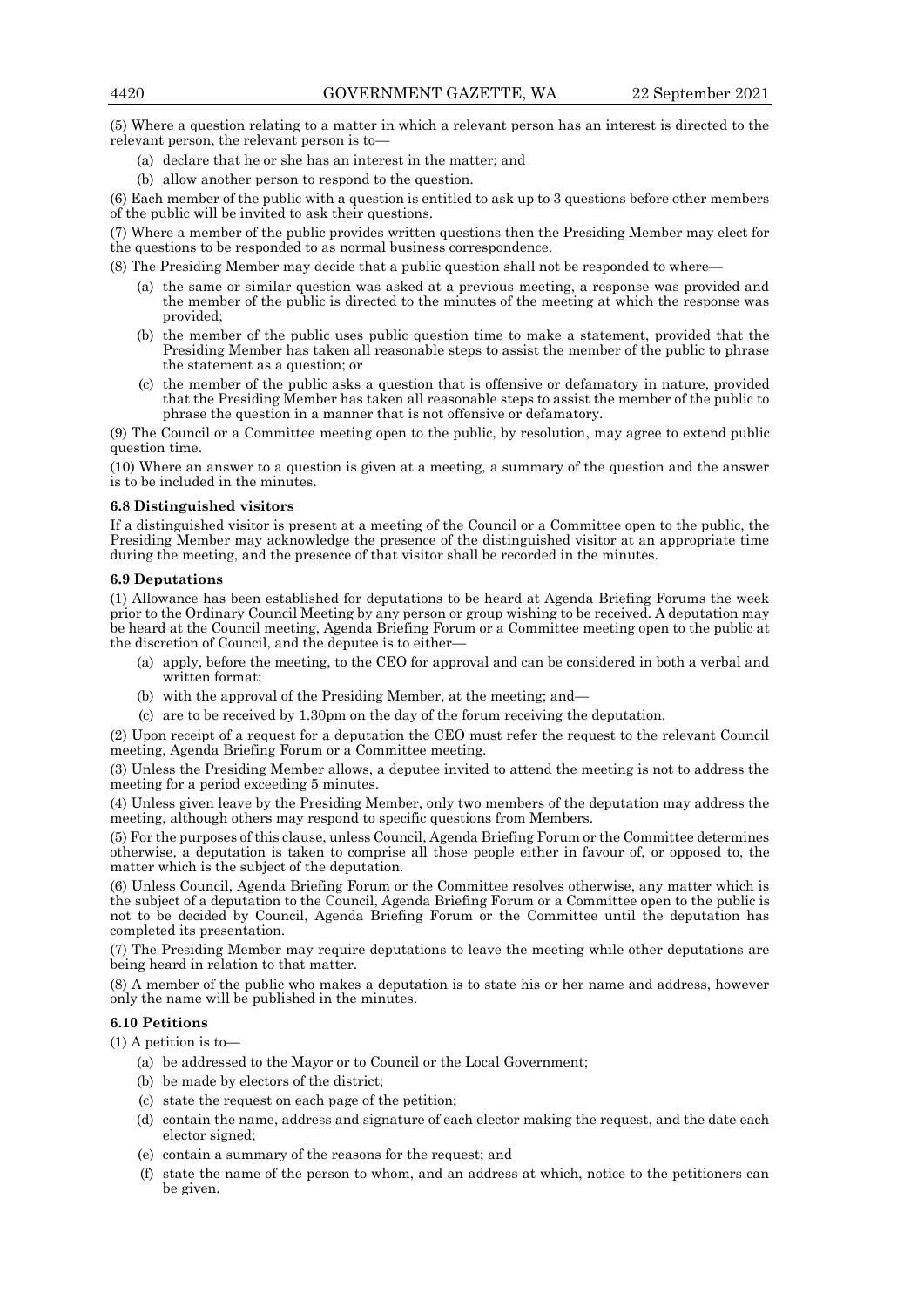(2) Upon receiving a petition, the Local Government is to submit the petition to the relevant Officer to be included in his or her deliberations and report on the matter that is the subject of the petition, subject to subclause (3).

(3) At any Council meeting or a Committee meeting open to the public, the meeting is not to vote on any matter that is the subject of a petition presented to that meeting, unless—

- (a) the matter is the subject of a report included in the agenda; and
- (b) the Council or Committee has considered the issues raised in the petition.

#### **6.11 Presentations**

(1) In this clause, a "presentation" means the acceptance of a gift or an award by the Council on behalf of the Local Government or the community.

(2) A presentation may be made to the Council at a meeting only with the prior approval of the both the CEO and the Presiding Member.

#### **6.12 Participation at Committee meetings**

(1) In this clause a reference to a person is to a person who—

- (a) is entitled to attend a Committee meeting;
- (b) attends a Committee meeting; and
- (c) is not a Member of that Committee.

(2) Without the consent of the Presiding Member, no person is to address a Committee meeting.

(3) A Member may attend, as an observer, any meeting of a Committee of which he or she is not a Member or the deputy of a Member.

(4) The Presiding Member of a Committee may allow a person to make an oral submission to the Committee for up to 5 minutes.

(5) A person addressing the Committee with the consent of the Presiding Member is to cease that address immediately after being directed to do so by the Presiding Member.

(6) A person who fails to comply with a direction of the Presiding Member under subclause (5) may, by order of the Presiding Member, be removed from the Committee room.

(7) The Council may make a policy dealing with the circumstances in which a person may be given consent to address a Committee meeting.

(8) Subclause (2) does not apply in the case of a deputation to a Committee meeting open to the public received under clause 6.9.

#### **6.13 Council or Committee may meet to hear public submissions**

(1) Where an item on the agenda at a Council meeting or a Committee meeting open to the public, is contentious the Council or Committee may resolve to meet at another time to provide a greater opportunity to be heard.

(2) The CEO and the Mayor shall set the time and date of the meeting to provide the opportunity to be heard.

(3) Where the Council or Committee resolves to meet to provide the opportunity to be heard under subclause (1), the Presiding Member shall—

- (a) instruct the CEO to provide local public notice of the time and date when the Council or Committee will meet to provide an opportunity to be heard;
- (b) provide a written invitation to attend the meeting to provide the opportunity to be heard to all Members of the public who have applied under clause 6.9 to make a deputation on the issue; and
- (c) cause minutes to be kept of the meeting to provide the opportunity to be heard.

(4) A meeting held under subclause (1) shall be conducted only to hear submissions. The Council or Committee shall not make resolutions at a meeting to provide the opportunity to be heard.

(5) At a meeting held under subclause (1), each person making a submission shall be provided with the opportunity to fully state his or her case.

(6) A member of the public shall be limited to 5 minutes in making an oral submission, but this period may be extended at the discretion of the Presiding Member or by resolution or Council or the committee.

(7) Once every member of the public has had the opportunity to make a submission the Presiding Member is to close the meeting.

(8) The CEO is to ensure that a report is included on the agenda of the next Council meeting or Committee meeting open to the public (whichever is relevant) summarising each submission made at the meeting.

(9) The Council or a Committee meeting open to the public must not resolve on the matter that is the subject of a meeting to provide the opportunity to be heard until it has received the CEO's report under subclause (8).

#### **6.14 Public Inspection of agenda materials**

The right of the public to inspect the documents referred to, and in accordance with, regulation 14 of the Regulations may be exercised at 61 Broun Avenue, Morley, WA 6062 and on the Local Government's website.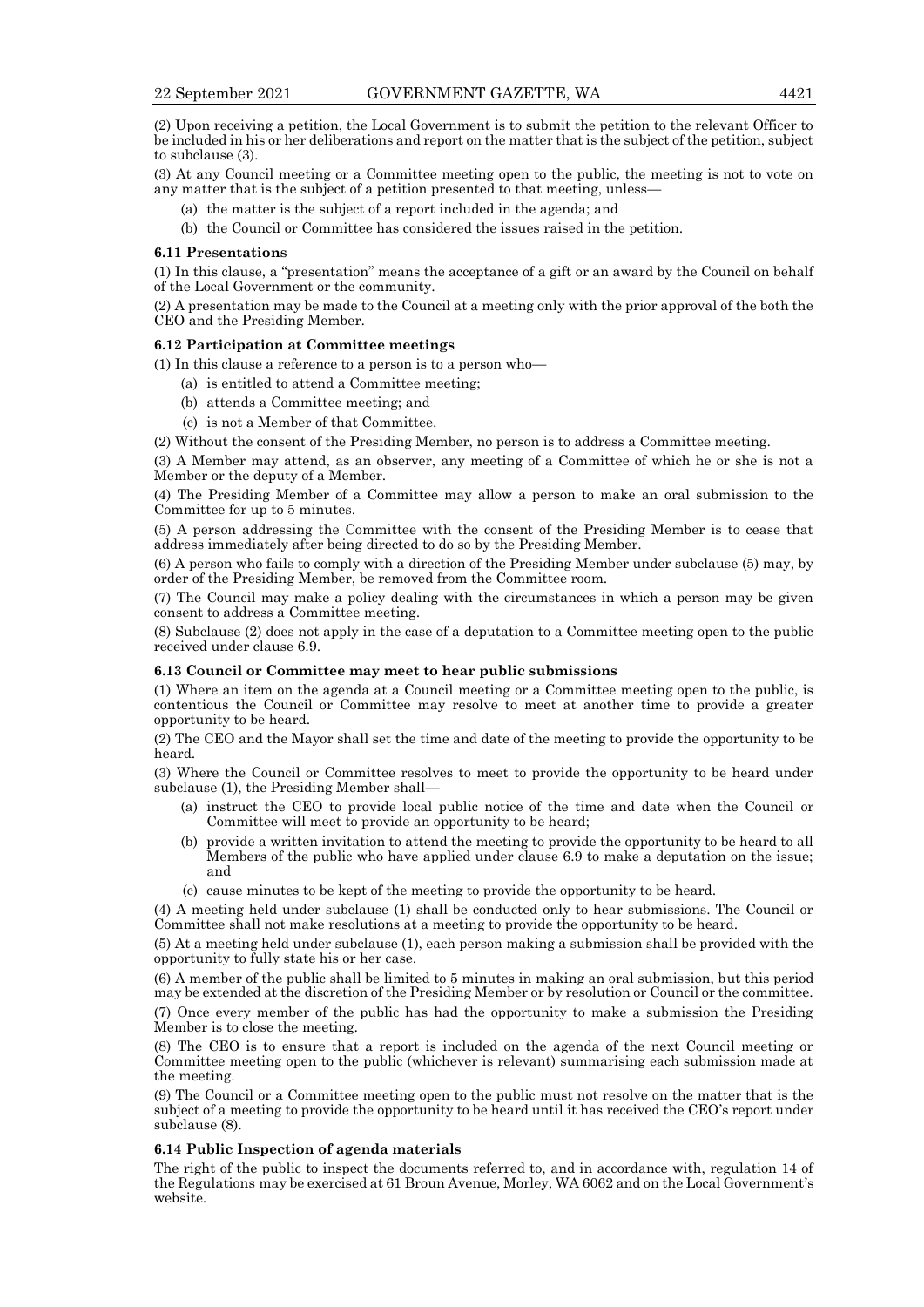# **6.15 Confidentiality of information withheld**

(1) Information withheld by the CEO from the public under regulation 14(2) of the Regulations is to be—

- (a) identified in the agenda of a meeting under the item "Matters for which meeting may be closed";
- (b) marked "Confidential" in the agenda; and
- (c) kept confidential by Officers and Members until the Council resolves otherwise.

(2) A Member or an Officer in receipt of confidential information under subclause (1) or information that is provided or disclosed during a meeting or part of a meeting that is closed to the public is not to disclose any of that information to any person other than another Member or an Officer to the extent necessary for the purpose of carrying out his or her duties.

(3) Subclause (2) does not apply where a Member or Officer discloses the information to his or her lawyer or government officer for the purpose of seeking advice in order to lawfully fulfil his or her role and responsibilities.

# **6.16 Recording of proceedings**

(1) A person is not to use any electronic, visual or audio recording device or instrument to record the proceedings of the Council without the permission of the Presiding Member.

(2) If the Presiding Member grants permission under subclause (1), the Presiding Member is to advise the meeting, before the recording is commenced, that the recording is permitted and the extent of that permission.

# **6.17 Prevention of disturbance**

(1) A reference in this clause to a person is to a person other than a Member or an Officer.

(2) A person addressing the Council or a Committee meeting shall extend due courtesy and respect to Members and Officers and the processes under which it operates and shall comply with any direction by the Presiding Member.

(3) A person observing a meeting shall not create a disturbance at a meeting, by interrupting or interfering with the proceedings, whether by expressing approval or dissent, by conversing or by any other means.

(4) A person shall ensure that his or her mobile telephone is not switched on or used during any meeting of the Council or a Committee.

(5) A person shall not behave in a manner that is contrary to section 75 of the Criminal Code.

(6) If after being warned, the person again acts contrary to this clause, or to this local law; or a person refuses or fails to comply with a direction by the Presiding Member the Presiding Member may expel the person from the meeting by ordering him or her to leave the meeting room.

(7) A person who is ordered to leave the meeting room and fails to do so may, by order of the Presiding Member be removed from the meeting room and, if the Presiding Member orders, from the premises.

# **PART 7—QUESTIONS BY MEMBERS**

# **7.1 Questions by Members**

(1) Members may ask questions relating to an item on the agenda or on matters related to the good government of persons in the district.

(2) Member requesting general information from an Officer at a Council meeting or a Committee meeting, may ask a question without notice and with the consent of the Presiding Member, may ask one or more further questions of that Officer or another Officer present at the meeting.

(3) Where possible the Officer shall endeavour to answer the question to the best of his or her knowledge and ability, however, if the information is unavailable or the answer requires research or investigation, the Officer may ask that—

- (a) the question be placed on notice for the next meeting; and
- (b) the answer to the question be given to the Member who asked it within 14 days.

(4) Every question and answer—

- (a) is to be brief and concise; and
- (b) is not to be accompanied by argument, expression of opinion or statement of facts, except to the extent necessary to explain the question or answer.

(5) In answering any question, an Officer may qualify his or her answer and may at a later time in the meeting or at a subsequent meeting alter, correct, add to or otherwise amend the original answer.

# **PART 8—CONDUCT OF MEMBERS**

# **8.1 Members to be in their proper places**

(1) At the first meeting held after each Election Day, the CEO is to allot, alphabetically by ward, a position at the Council table to each Member.

(2) Each Member is to occupy his or her allotted position at each Council meeting and at each Committee meeting open to the public.

# **8.2 Titles to be used**

A speaker, when referring to the Mayor, Deputy Mayor or Presiding Member, or a Member or Officer, is to use the title of that person's office.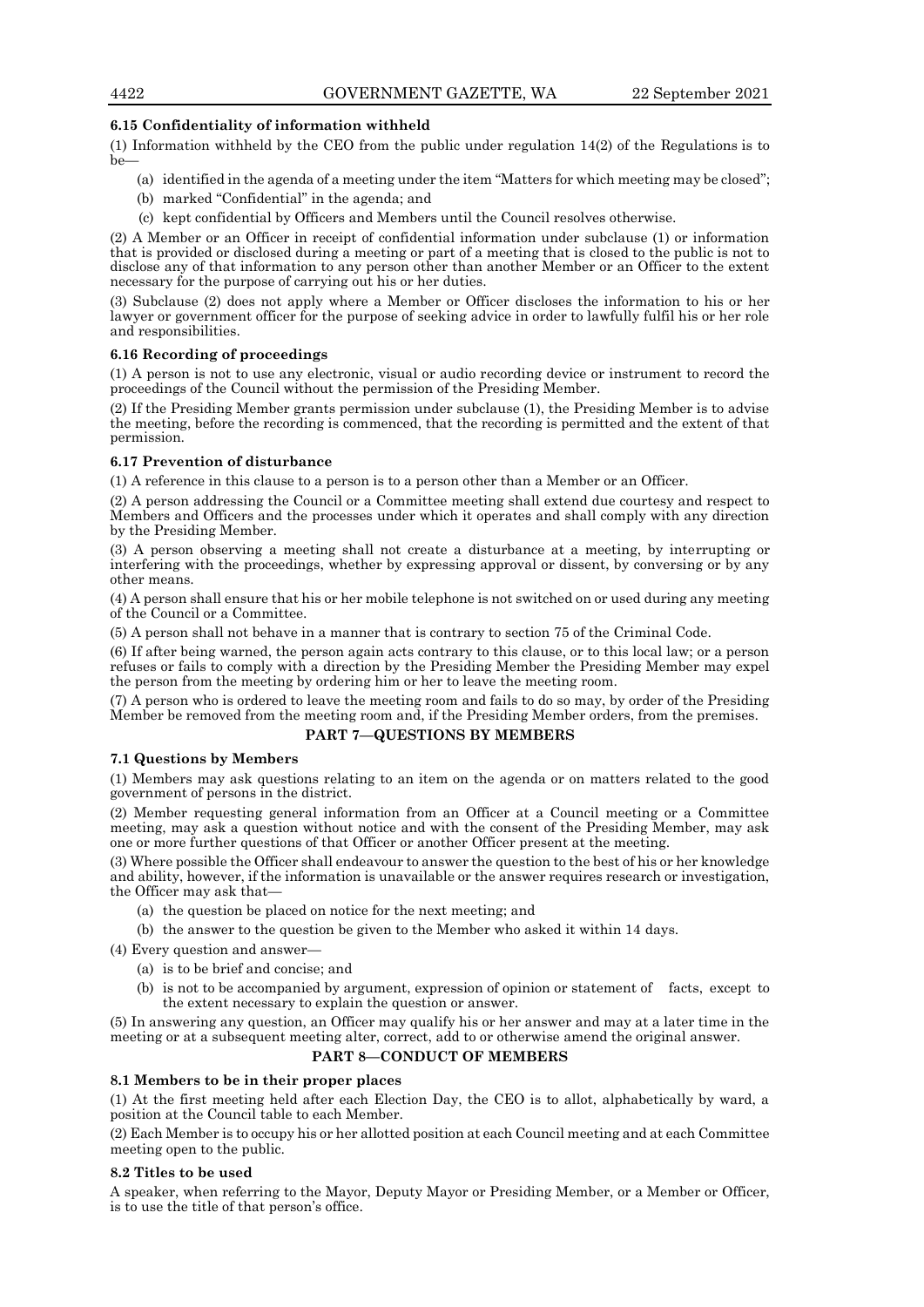#### **8.3 Advice of entry or departure**

During the course of a meeting of the Council or a Committee meeting, a Member is not to enter or leave the meeting without first advising the Presiding Member, in order to facilitate the recording in the minutes of the time or entry or departure.

#### **8.4 Members to indicate their intention to speak**

A Member who wishes to speak is to indicate his or her intention to speak by raising his or her hand or by another method agreed by the Council.

#### **8.5 Priority of speaking**

(1) Where two or more Members indicate, at the same time, their intention to speak, the Presiding Member is to decide which Member is entitled to be heard first.

(2) A decision of the Presiding Member under subclause (1) is not open to discussion or dissent.

(3) A Member is to cease speaking immediately after being asked to do so by the Presiding Member.

## **8.6 Presiding Member may take part in debates**

The Presiding Member may take part in a discussion of any matter before the Council, subject to compliance with this local law.

#### **8.7 Relevance**

(1) A Member is to restrict his or her remarks to the motion or amendment under discussion, or to a personal explanation or point of order.

(2) The Presiding Member, at any time, may—

- (a) call the attention of the meeting to any irrelevant, repetitious, offensive or insulting language by a Member; and
- (b) direct that Member, if speaking, to discontinue his or her speech.

(3) A Member is to comply with the direction of the Presiding Member under subclause (2) by immediately ceasing to speak.

#### **8.8 Speaking twice**

A Member is not to address the Council or a Committee meeting open to the public more than once on any motion or amendment except—

- (a) as the mover of a substantive motion, to exercise a right of reply;
- (b) to raise a point of order; or
- (c) to make a personal explanation.

#### **8.9 Duration of speeches**

(1) A Member is not to speak on any matter for more than 5 minutes without the consent of the Council or a Committee meeting open to the public, which, if given, is to be given without debate.

(2) An extension under this clause cannot be given to allow a Member's total speaking time to exceed 10 minutes.

#### **8.10 No speaking after conclusion of debate**

A Member is not to speak on any motion or amendment—

- (a) after the mover has replied; or
- (b) after the question has been put.

## **8.11 No interruption**

A Member is not to interrupt another Member who is speaking unless—

- (a) to raise a point of order;
- (b) to call attention to the absence of a quorum;
- (c) to make a personal explanation under clause 8.12; or
- (d) to move a procedural motion that the Member be no longer heard under clause 11.1.

#### **8.12 Personal explanations**

(1) A Member who wishes to make a personal explanation relating to a matter referred to by another Member who is then speaking is to indicate to the Presiding Member his or her intention to make a personal explanation.

(2) The Presiding Member is to determine whether the personal explanation is to be heard immediately or at the conclusion of the speech by the other Member.

(3) A Member making a personal explanation is to confine his or her observations to a succinct statement relating to a specific part of the speech at which he or she may have been misunderstood.

#### **8.13 No reopening of discussion**

A Member is not to reopen discussion on any Council decision except to move that the decision be revoked or changed (see Part 16).

#### **8.14 Adverse reflection**

(1) A Member is not to reflect adversely on a decision of the Council or a Committee except on a motion that the decision be revoked or changed (see Part 16).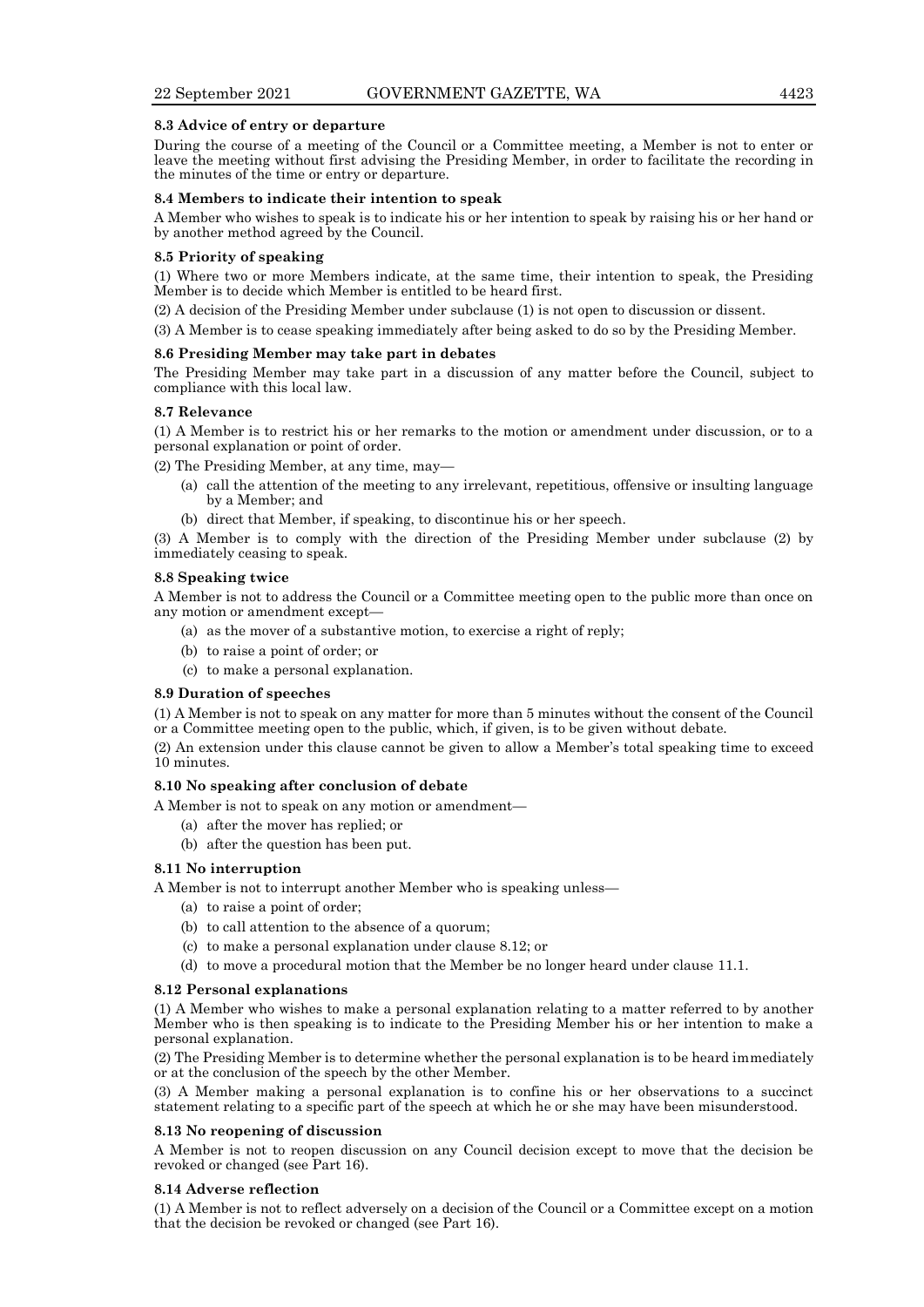(2) A Member is not—

- (a) to reflect adversely on the character or actions of another Member or Officer; or
- (b) to impute any motive to a Member or Officer,

unless the meeting resolves, without debate, that the question then before the meeting cannot otherwise be adequately considered.

(3) A Member is not to use offensive or objectionable expressions in reference to any Member, Officer or other person.

## **8.15 Withdrawal of offensive language**

(1) A Member who, in the opinion of the Presiding Member, uses an expression which—

- (a) in the absence of a resolution under clause 8.14—
	- (i) reflects adversely on the character or actions of another Member or Officer; or
	- (ii) imputes any motive to a Member or Officer; or
- (b) is offensive or insulting,

must, when directed by the Presiding Member, withdraw the expression and make a satisfactory apology.

(2) If a Member fails to comply with a direction of the Presiding Member under subclause (1), the Presiding Member may refuse to hear the Member further on the matter then under discussion and call on the next speaker.

# **PART 9—PRESERVING ORDER**

## **9.1 Presiding Member to preserve order**

(1) The Presiding Member is to preserve order, and, whenever he or she considers necessary, may call any Member to order.

(2) When the Presiding Member speaks during a debate, any Member then speaking, or indicating that he or she wishes to speak, is immediately to sit down and every Member present is to preserve strict silence so that the Presiding Member may be heard without interruption.

(3) Subclause (2) is not to be used by the Presiding Member to exercise the right provided in clause 8.7, but to preserve order.

## **9.2 Point of order**

(1) A Member may object, by way of a point of order, only to a breach of—

- (a) any of this local law; or
- (b) any other written law.

(2) Despite anything in this local law to the contrary, a point of order—

- (a) takes precedence over any discussion; and
- (b) until determined, suspends the consideration or discussion of any other matter.

## **9.3 Procedures on a point of order**

(1) A Member who is addressing the Presiding Member is not to be interrupted except on a point of order.

(2) A Member interrupted on a point of order is to resume his or her seat until—

- (a) the Member raising the point of order has been heard; and
- (b) the Presiding Member has ruled on the point of order, and, if permitted, the Member who has been interrupted may then proceed.

# **9.4 Calling attention to breach**

A Member may, at any time, draw the attention of the Presiding Member to any breach of this local law.

# **9.5 Ruling by the Presiding Member**

(1) The Presiding Member is to rule on any point of order which is raised by either upholding or rejecting the point of order.

(2) A ruling by the Presiding Member on a point of order is to be final unless the majority of Members then present and voting, on a motion moved immediately after the ruling, dissent from the ruling.

(3) Subject to a motion of dissent being carried under subclause (2), if the Presiding Member rules that—

- (a) any motion, amendment or other matter before the meeting is out of order, it is not to be considered further; and
- (b) a statement made or act done by a Member is out of order, the Presiding Member may require the Member to make an explanation, retraction or apology.

# **9.6 Continued breach of order**

If a Member—

- (a) persists in any conduct that the Presiding Member had ruled is out of order; or
- (b) refuses to make an explanation, retraction or apology required by the Presiding Member under clause 9.5(3),

the Presiding Member may direct the Member to refrain from taking any further part in the matter under discussion, other than by voting, and the Member is to comply with that direction.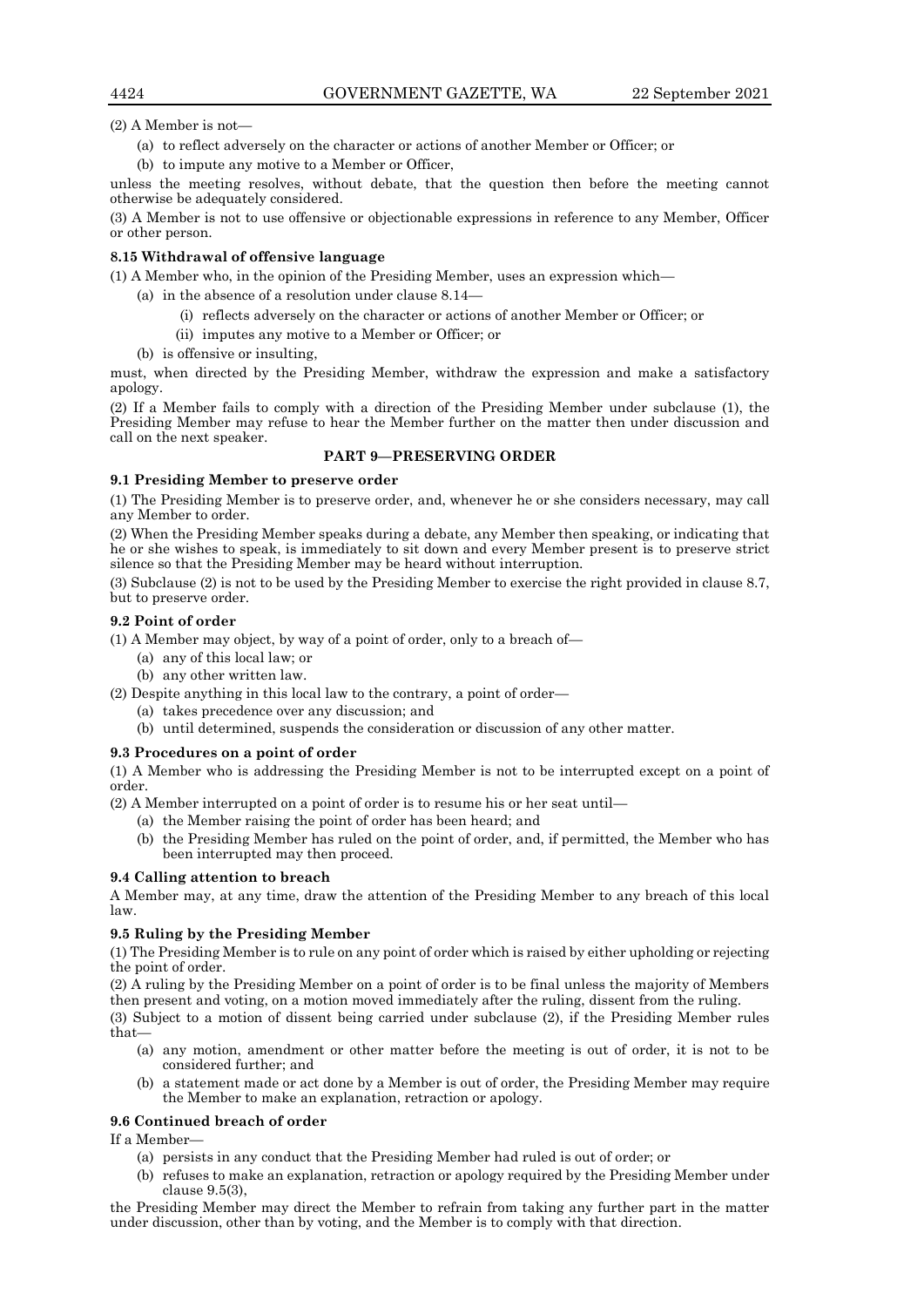#### **9.7 Right of Presiding Member to adjourn**

(1) For the purpose of preserving or regaining order, the Presiding Member may adjourn the meeting for a period of up to 15 minutes.

(2) On resumption, the debate is to continue at the point at which the meeting was adjourned.

(3) If, at any one meeting, the Presiding Member adjourns the meeting more than once for the purpose of preserving or regaining order, the second or subsequent adjournment may be to a later time on the same day or to another day.

# **PART 10—DEBATE OF SUBSTANTIVE MOTIONS**

## **10.1 Motions to be stated and in writing**

Any Member who wishes to move a substantive motion or an amendment to a substantive motion—

- (a) is to state the substance of the motion before speaking to it; and
- (b) if required by the Presiding Member, is to put the motion or amendment in writing.

#### **10.2 Motions to be supported**

(1) A substantive motion or an amendment to a substantive motion is not open to debate until it has been seconded.

(2) A motion to revoke or change a decision made at a Council meeting is not open to debate unless the motion has the support required under regulation 10 of the Regulations.

#### **10.3 Unopposed business**

(1) Immediately after a substantive motion has been moved and seconded, the Presiding Member may ask the meeting if any Member opposes it.

(2) If no Member opposes the motion, the Presiding Member may declare it carried without debate and without taking a vote.

(3) A motion declared carried under this clause is to be recorded in the minutes as a unanimous decision of the Council.

(4) If a Member opposes a motion, the motion is to be dealt with under this Part.

(5) This clause does not apply to a motion to revoke or change a decision which has been made at a Council meeting (see Part 16).

# **10.4 Only one substantive motion at a time**

When a substantive motion is under debate at a meeting of the Council, no further substantive motion is to be accepted. The Council is not to consider more than one substantive motion at any time.

#### **10.5 Order of call in debate**

The Presiding Member is to call speakers to a substantive motion in the following order, where possible—

- (a) the mover to state the motion;
- (b) a seconder to the motion;
- (c) the mover to speak to the motion;
- (d) the seconder to speak to the motion;
- (e) a speaker against the motion;
- (f) a speaker for the motion;
- (g) other speakers against and for the motion, alternating where possible; and
- (h) mover takes right of reply which closes debate.

#### **10.6 Limit of debate**

The Presiding Member may offer the right of reply and put a substantive motion to the vote if he or she believes that sufficient discussion has taken place even though all Members may not have spoken.

#### **10.7 Member may require question to be read**

A Member may require the question or matter under discussion to be read at any time during a debate, but not so as to interrupt any other Member who is speaking.

# **10.8 Consent of seconder required for alteration**

The mover of a substantive motion may not alter the wording of the motion without the consent of the seconder.

#### **10.9 Order of amendments**

Any number of amendments may be proposed to a substantive motion, but when an amendment is moved to a substantive motion, no second or subsequent amendment is to be moved or considered until the first amendment has been withdrawn, carried or lost.

## **10.10 Form of an amendment**

An amendment must add, delete, or substitute words to the substantive motion.

## **10.11 Amendment must not negate original motion**

An amendment to a substantive motion cannot negate the original motion or the intent of the original motion.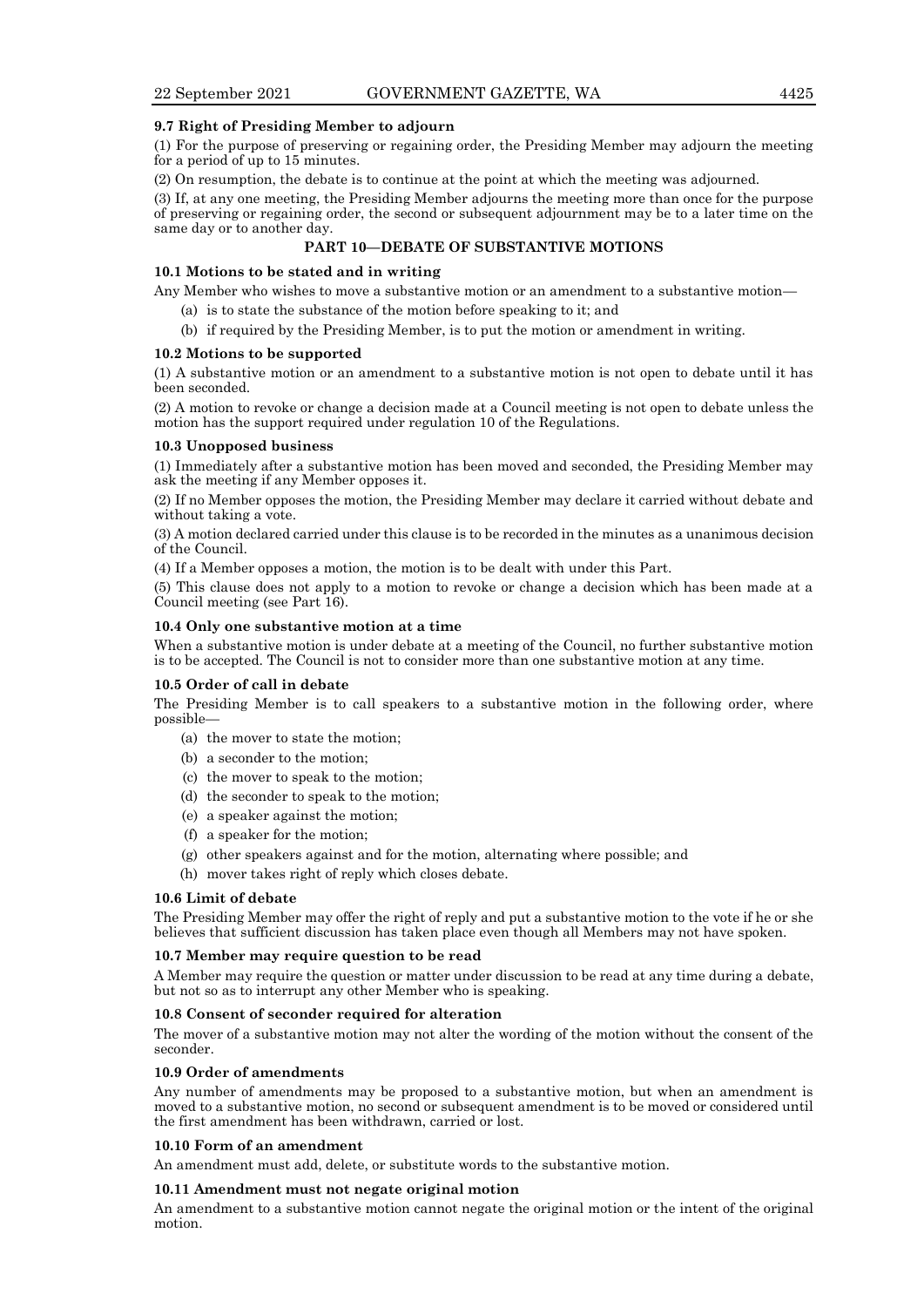# **10.12 Relevance of amendments**

Each amendment is to be relevant to the motion in respect of which it is moved.

# **10.13 Mover of motion may speak on amendment**

Any Member may speak during debate on an amendment.

# **10.14 Effect of an amendment**

If an amendment to a substantive motion is carried, the motion as amended then becomes the substantive motion, on which any Member may speak and any further amendment may be moved.

## **10.15 Withdrawal of motion or amendment**

(1) Subject to subclause (2), the Council may, without debate, grant leave to withdraw a motion or amendment on the request of the mover of the motion or amendment and with the approval of the seconder.

(2) Where an amendment has been proposed to a substantive motion, the substantive motion is not to be withdrawn, except by consent of the majority of Members present, until the amendment proposed has been withdrawn or lost.

# **10.16 Right of reply**

(1) The mover of a substantive motion has the right of reply.

(2) The mover of any amendment to a substantive motion has a right of reply.

(3) The right of the reply may only be exercised—

- (a) where no amendment is moved to the substantive motion—at the conclusion of the discussion on the motion; or
- (b) where one or more amendments have been moved to the substantive motion—at the conclusion of the discussion on the substantive motion and any amendments.

(4) After the mover of the substantive motion has commenced the reply—

- (a) no other Member is to speak on the question;
- (b) there is to be no further discussion on, or any further amendment to, the motion.

(5) The right of the reply is to be confined to rebutting arguments raised by previous speakers and no new matter is to be introduced.

(6) At the conclusion of the right of reply, the substantive motion, or the substantive motion as amended, is immediately to be put to the vote.

# **PART 11—PROCEDURAL MOTIONS**

# **11.1 Permissible procedural motions**

In addition to the right to move an amendment to a substantive motion (under Part 10), a Member may move the following procedural motions—

- (a) that the meeting proceed to the next item of business;
- (b) that the item be referred or adjourned;
- (c) that the meeting now adjourn;
- (d) that the question be now put;
- (e) that the Member be no longer heard;
- (f) that the ruling of the Presiding Member be disagreed with;
- (g) that the item be referred to a Council or a Committee meeting; and
- (h) that the meeting be closed to the public (see clause 6.2).

## **11.2 No debate**

(1) The mover of a motion specified in paragraph (a), (b), (c), (f) (g) or (h) of clause 11.1 may speak to the motion for not more than five minutes, the seconder is not to speak other than to formally second the motion, and there is to be no debate on the motion.

(2) The mover of a motion specified in paragraph (d) or (e) of clause 11.1 may not speak to the motion, the seconder is not to speak other than to formally second the motion, and there is to be no debate on the motion.

# **11.3 Who may move**

No person who has moved, seconded, or spoken for or against the substantive motion, or any amendment to the substantive motion, may move any procedural motion which, if carried, would close the debate on the substantive motion or amendment.

# **11.4 Procedural motions—right of reply on substantive motion**

The carrying of a procedural motion which closes debate on the substantive motion or amendment and forces a decision on the substantive motion or amendment does not deny the right of reply to the mover of the substantive motion.

# **11.5 Meeting to proceed to the next business**

The motion "that the meeting proceed to the next business", if carried, has the effect that—

- (a) the debate on the substantive motion or amendment ceases immediately;
- (b) no decision is made on the substantive motion;
- (c) the Council moves to the next item of business; and
- (d) there is no requirement for the matter to be raised again for consideration.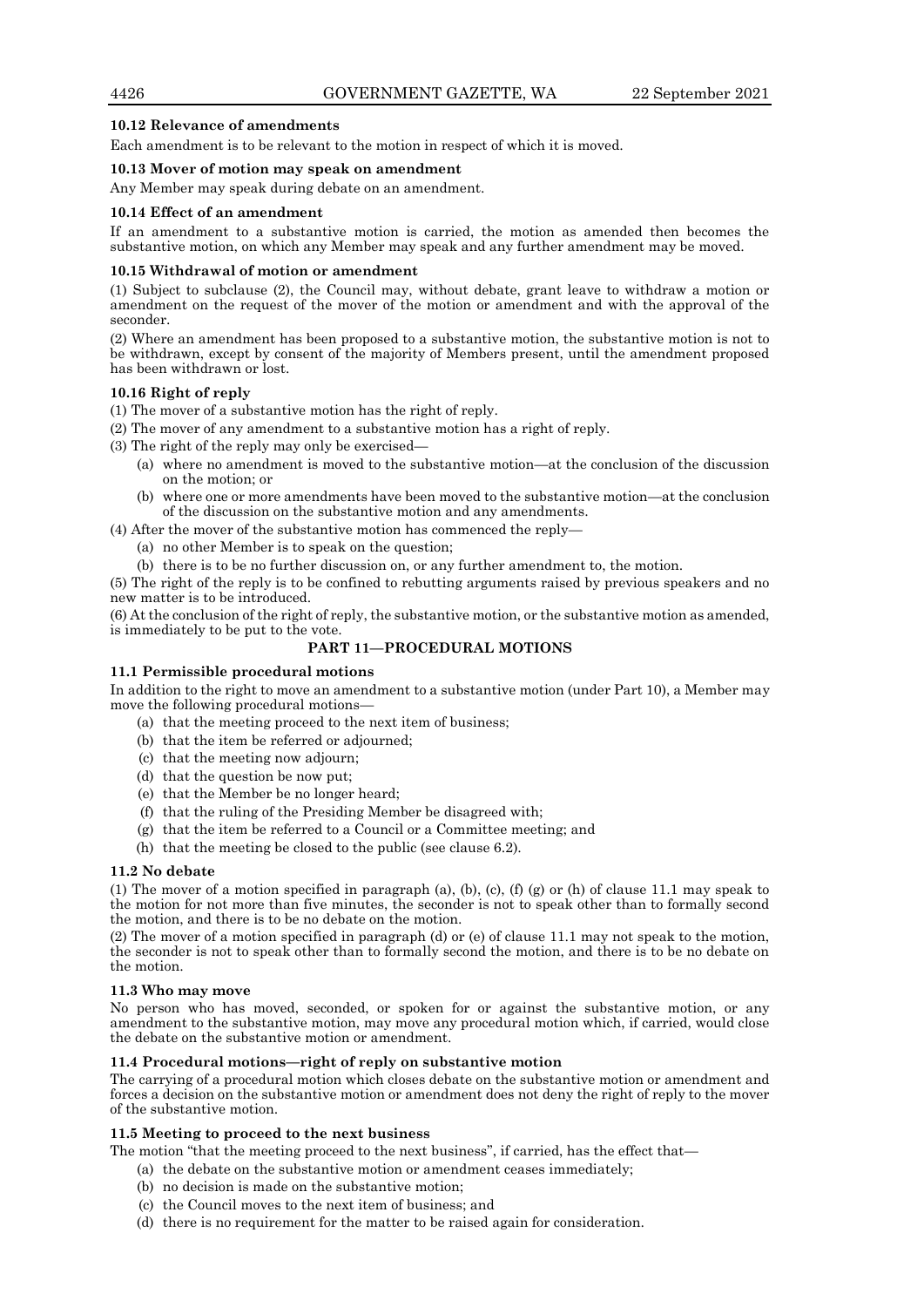#### **11.6 Item to be referred or adjourned**

(1) A motion "that the item be referred or adjourned" is to state the person or body to which the item is to be referred; and

(2) A motion "that the item be adjourned" if carried, has the effect that all debate on the substantive motion or amendment ceases immediately, but continues at the time stated in the motion.

#### **11.7 Meeting now adjourn**

(1) A Member is not to move or second more than one motion of adjournment during the same sitting of the Council.

(2) Before putting the motion for the adjournment of the Council, the Presiding Member may seek leave of the Council to deal first with matters that may be the subject of an adoption by exception resolution (see clause 5.5).

(3) A motion "that the meeting now adjourn"—

- (a) is to state the time and date to which the meeting is to be adjourned; and
- (b) if carried, has the effect that the meeting is adjourned to the time and date specified in the motion.

(4) A meeting adjourned under subclause (3) is to continue from the point at which it was adjourned, unless the Presiding Member or the Council determines otherwise.

#### **11.8 Question to be put**

(1) If the motion "that the question be now put", is carried during debate on a substantive motion without amendment, the Presiding Member is to offer the right of reply and then put the motion to the vote without further debate.

(2) If the motion "that the question be now put" is carried during discussion of an amendment, the Presiding Member is to put the amendment to the vote without further debate.

(3) This motion, if lost, causes debate to continue.

#### **11.9 Member to be no longer heard**

If the motion "that the Member be no longer heard", is carried, the speaker against whom the motion has been moved cannot speak further on the current substantive motion, or any amendment relating to it, except to exercise the right of reply if he or she is the mover of the substantive motion.

#### **11.10 Ruling of the Presiding Member to be disagreed with**

If the motion "that the ruling of the Presiding Member be disagreed with", is carried, that ruling is to have no effect and the meeting is to proceed accordingly.

## **PART 12—DISCLOSURE OF INTERESTS**

## **12.1 Disclosure of interests**

Disclosure of interests is dealt with in the Act.

#### **PART 13—VOTING**

## **13.1 Question—when put**

(1) Immediately after the debate on any question is concluded and the right of reply has been exercised, the Presiding Member—

- (a) is to put the question to the Council or Committee; and
- (b) if requested by any Member, is to again state the terms of the question.
- (2) A Member is not to leave the meeting when the Presiding Member is putting any question.

#### **13.2 Voting**

Voting is dealt with in the Act and the Regulations.

#### **13.3 Majorities required for decisions**

The majorities required for decisions of the Council and Committees are dealt with in the Act.

# **13.4 Method of taking vote**

(1) In taking the vote on any motion or amendment the Presiding Member—

- (a) is to put the question, first in the affirmative, and then in the negative;
- (b) may put the question in this way as often as may be necessary to enable him or her to determine whether the affirmative or the negative has the majority of votes;
- (c) may accept a vote on a show of hands or any other way agreed by the Council; and,
- (d) is, subject to this clause, to declare the result.

(2) If a Member calls for a show of hands, the result of the vote is to be determined on the count of raised hands.

- (3) For every vote on a substantive motion, the CEO is to cause to be recorded in the minutes—
	- (a) the name of each Member who voted; and
	- (b) whether he or she voted in the affirmative or negative.

(4) Subclause (3) does not apply in the event that the vote is unanimous and the CEO causes this to be recorded in the minutes.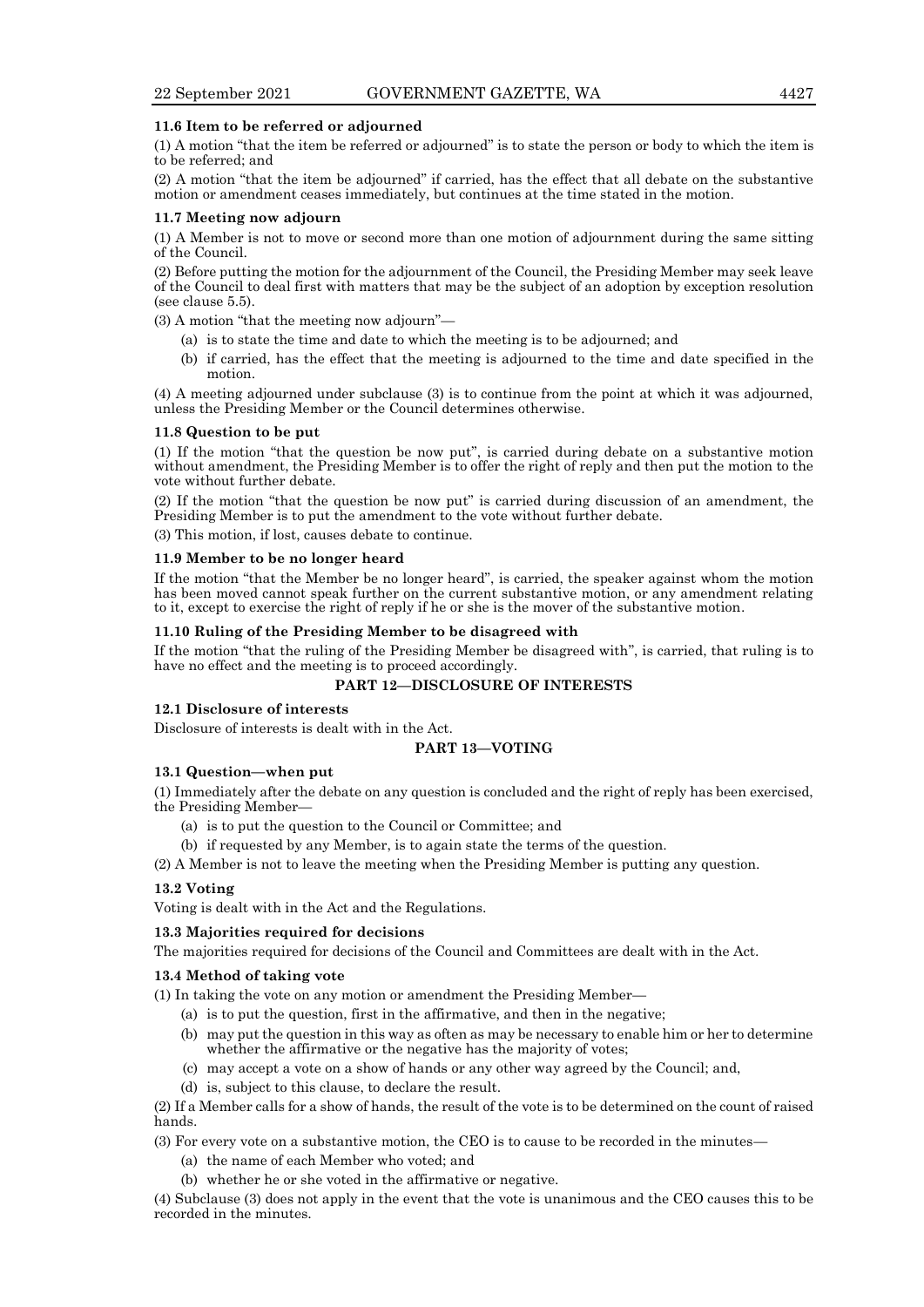# **PART 14—MINUTES OF MEETINGS**

# **14.1 Keeping of minutes**

The keeping and confirmation of minutes are dealt with in the Act.

## **14.2 Content of minutes**

(1) The content of minutes is dealt with in the Regulations.

(2) In addition to the matters required by regulation 11 of the Regulations, the minutes of a Council or Committee meeting are to include, where an application for approval is refused or the authorisation of a licence, permit or certificate is withheld or cancelled, the reasons for the decision.

## **14.3 Public inspection of unconfirmed minutes**

The public inspection of unconfirmed minutes is dealt with in the Regulations.

#### **14.4 Confirmation of minutes**

(1) When minutes of an ordinary meeting of the Council or a Committee are distributed for consideration prior to their confirmation at the next meeting, if a Member is dissatisfied with the accuracy of the minutes, the Member may provide the Local Government with a written copy of the alternative wording to amend the minutes no later than 7 clear working days before the next ordinary meeting of the Council or the Committee.

(2) At the next ordinary meeting of the Council or the Committee, the Member who provided the alternative wording shall, at the time for confirmation of minutes—

- a) state the item or items with which he or she is dissatisfied; and
- (b) propose a motion clearly outlining the alternative wording to amend the minutes.

(3) Members must not discuss items of business contained in the minutes, other than discussion as to their accuracy as a record of the proceedings.

## **PART 15—ADJOURNMENT OF MEETING**

# **15.1 Meeting may be adjourned**

The Council may adjourn any meeting—

- (a) to a later time on the same day; or
- (b) to any other time on any other day, including a time which coincides with the conclusion of another meeting or event or
- (c) to allow for an adjournment for meetings exceeding three hours.

#### **15.2 Effect of adjournment**

Where any matter, motion, debate or meeting is adjourned under this local law—

- (a) the names of Members who have spoken on the matter prior to the adjournment are to be recorded in the minutes;
- (b) debate is to be resumed at the next meeting at the point where it was interrupted; and
- (c) the provisions of clause 8.8 apply when the debate is resumed.

## **PART 16—REVOKING, CHANGING OR IMPLEMENTING DECISIONS**

#### **16.1 Requirements to revoke or change decisions**

The requirements to revoke or change a decision made at a meeting are dealt with in regulation 10 of the Regulations.

## **16.2 Limitations on powers to revoke or change decisions**

(1) Subject to subclause (2), the Council or a Committee is not to consider a motion to revoke or change a decision—

- (a) where, at the time the motion is moved or notice is given, any action has been taken under clause 16.3 to implement the decision; or
- (b) where the decision is procedural in its form or effect.

(2) The Council or a Committee may consider a motion to revoke or change a decision of the kind described in subclause (1)(a) if the motion is accompanied by a written statement of the legal and financial consequences of carrying the motion.

## **16.3 Implementing a decision**

 $(1)$  In this clause

- (a) **"authorisation"** means a licence, permit, approval or other means of authorising a person to do anything;
- (b) **"implement",** in relation to a decision, includes—
	- (i) communicate notice of the decision to a person affected by, or with an interest in, the decision; and
	- (ii) take any other action to give effect to the decision; and
- (c) **"valid notice of revocation motion"** means a notice of motion to revoke or change a decision that complies with the requirements of the Act, Regulations and the Local Laws and may be considered, but has not yet been considered, by the Council or a Committee as the case may be.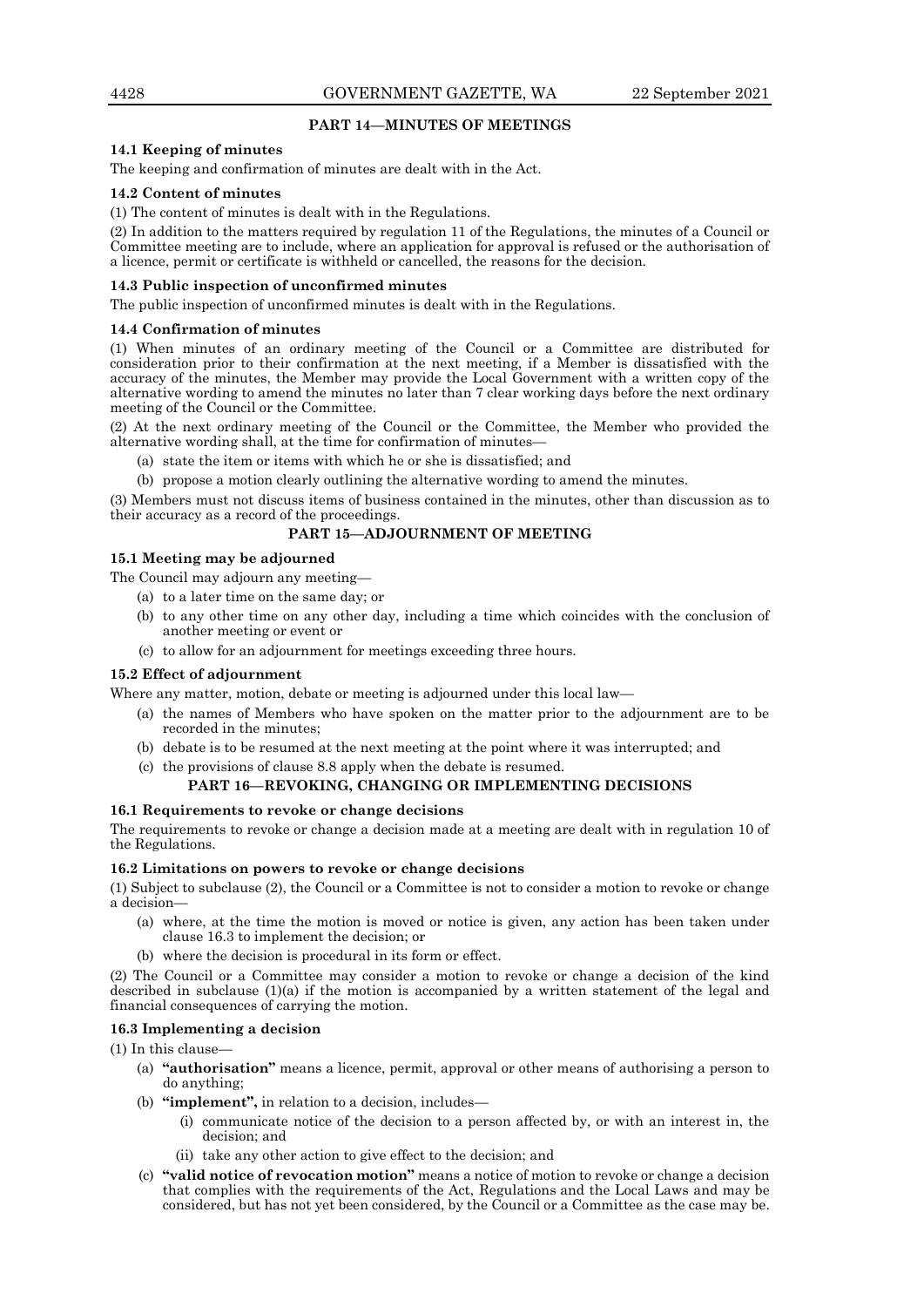(2) Subject to subclause (4), and unless a resolution is made under subclause (3), a decision made at a meeting is not to be implemented by the CEO or any other person until the afternoon of the first business day after the commencement of the meeting at which the decision was made.

(3) The Council or a Committee may, by resolution carried at the same meeting at which a decision was made, direct the CEO or another person to take immediate action to implement the decision.

(4) A decision made at a meeting is not to be implemented by the CEO or any other person—

- (a) if, before commencing any implementation action, the CEO or that person is given a valid notice of revocation motion; and
- (b) unless and until the valid notice of revocation motion has been determined by the Council or the Committee as the case may be.

(5) The CEO is to ensure that Members of the public attending the meeting are informed by an appropriate notice that a decision to grant an authorisation—

- (a) is to take effect only in accordance with this clause; and
- (b) cannot be acted upon by the person who has been granted the authorisation unless and until the decision has been implemented in accordance with this clause.

# **PART 17—SUSPENSION OF LOCAL LAWS**

# **17.1 Suspension of Local Laws**

(1) A Member may at any time move that the operation of one or more of the provisions of this local law be suspended.

(2) A Member moving a motion under subclause (1) is to state the reasons for the motion but no other discussion is to take place.

(3) A motion under subclause (1) which is—

- (a) seconded; and
- (b) carried by an absolute majority,

is to suspend the operation of the clause or clauses to which the motion relates for the duration of the meeting, unless the meeting earlier resolves otherwise.

#### **17.2 Where Local Laws do not apply**

(1) In situations where—

- (a) one or more provisions of this local law have been suspended; or
- (b) a matter is not regulated by the Act, the Regulations or these Standing Orders,
- the Presiding Member is to decide questions relating to the conduct of the meeting.

(2) The decision of the Presiding Member under subclause (1) is final, except where a motion is moved and carried under clause 11.10.

#### **17.3 Cases not provided for in Local Laws**

(1) The Presiding Member is to decide questions of order, procedure, debate, or otherwise in cases where this local law, the Act or the Regulations are silent.

(2) The decision of the Presiding Member under subclause (1) is final, except where a motion is moved and carried under clause 11.10.

# **PART 18—MEETINGS OF ELECTORS**

**18.1 Electors' general meetings**

Electors' general meetings are dealt with in the Act.

#### **18.2 Matters for discussion at electors' general meetings**

The matters to be discussed at electors' general meetings are dealt with in the Regulations.

## **18.3 Electors' special meetings**

Electors' special meetings are dealt with in the Act.

#### **18.4 Requests for electors' special meetings**

Requests for electors' special meetings are dealt with in the Regulations.

## **18.5 Convening electors' meetings**

Convening electors' meetings is dealt with in the Act.

#### **18.6 Who presides at electors' meetings**

Who presides at electors' meetings is dealt with in the Act.

#### **18.7 Procedure for electors' meetings**

(1) The procedure for electors' meetings is dealt with in the Act and the Regulations.

(2) In exercising his or her discretion to determine the procedure to be followed at an electors' meeting, the Presiding Member is to have regard to this local law.

#### **18.8 Participation of non-electors**

A person who is not an elector of the Local Government shall not take part in any discussion at an electors' meeting unless the meeting, by resolution, permits the person to do so.